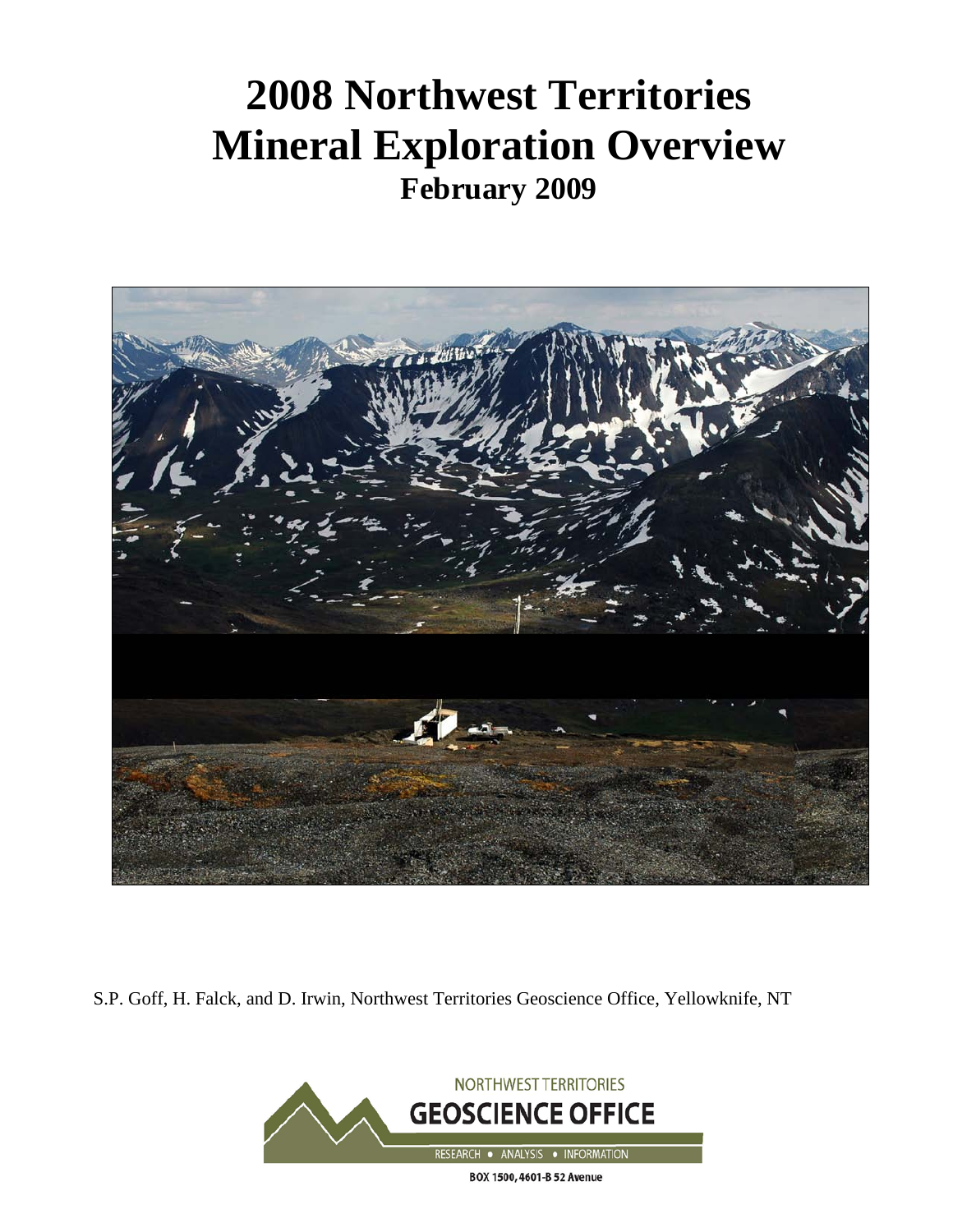This publication may be obtained from the Northwest Territories Geoscience Office:

Northwest Territories Geoscience Office 4601-B 52 Avenue P.O. Box 1500 Yellowknife, NT, X1A 2R3 Canada 867-669-2636 [www.nwtgeoscience.ca](http://www.nwtgeoscience.ca/)

In referring to this publication please use the following citation:

Goff, S.P., Falck, H., and Irwin, D., 2008. 2008 Northwest Territories Mineral Exploration Overview; Northwest Territories Geoscience Office, 16 p.

**Cover Illustration:** North American Tungsten drilling at Mactung, Mackenzie Mountains.

© Copyright 2009 All Rights Reserved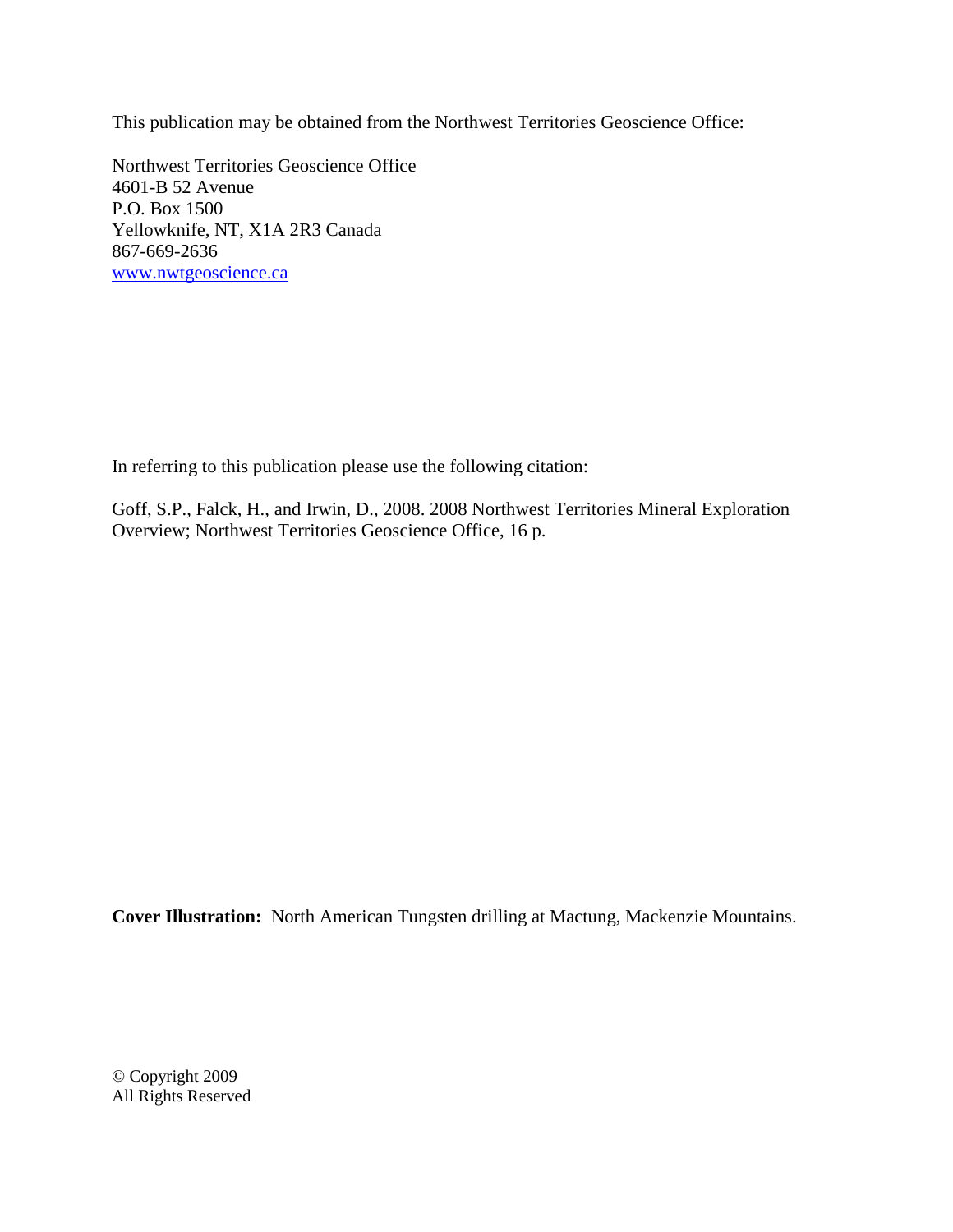# **TABLE OF CONTENTS**

## **FIGURES**

| <b>Figure 2:</b> Diamond exploration projects off the Slave Craton in the NWT (2008).  11 |  |
|-------------------------------------------------------------------------------------------|--|
|                                                                                           |  |

## **TABLES**

| <b>Table 2:</b> Summary of diamond exploration off the Slave Craton in the NWT (2008)  12            |  |
|------------------------------------------------------------------------------------------------------|--|
| <b>Table 3:</b> Summary of Northwest Territories precious, base and energy metals exploration (2008) |  |
|                                                                                                      |  |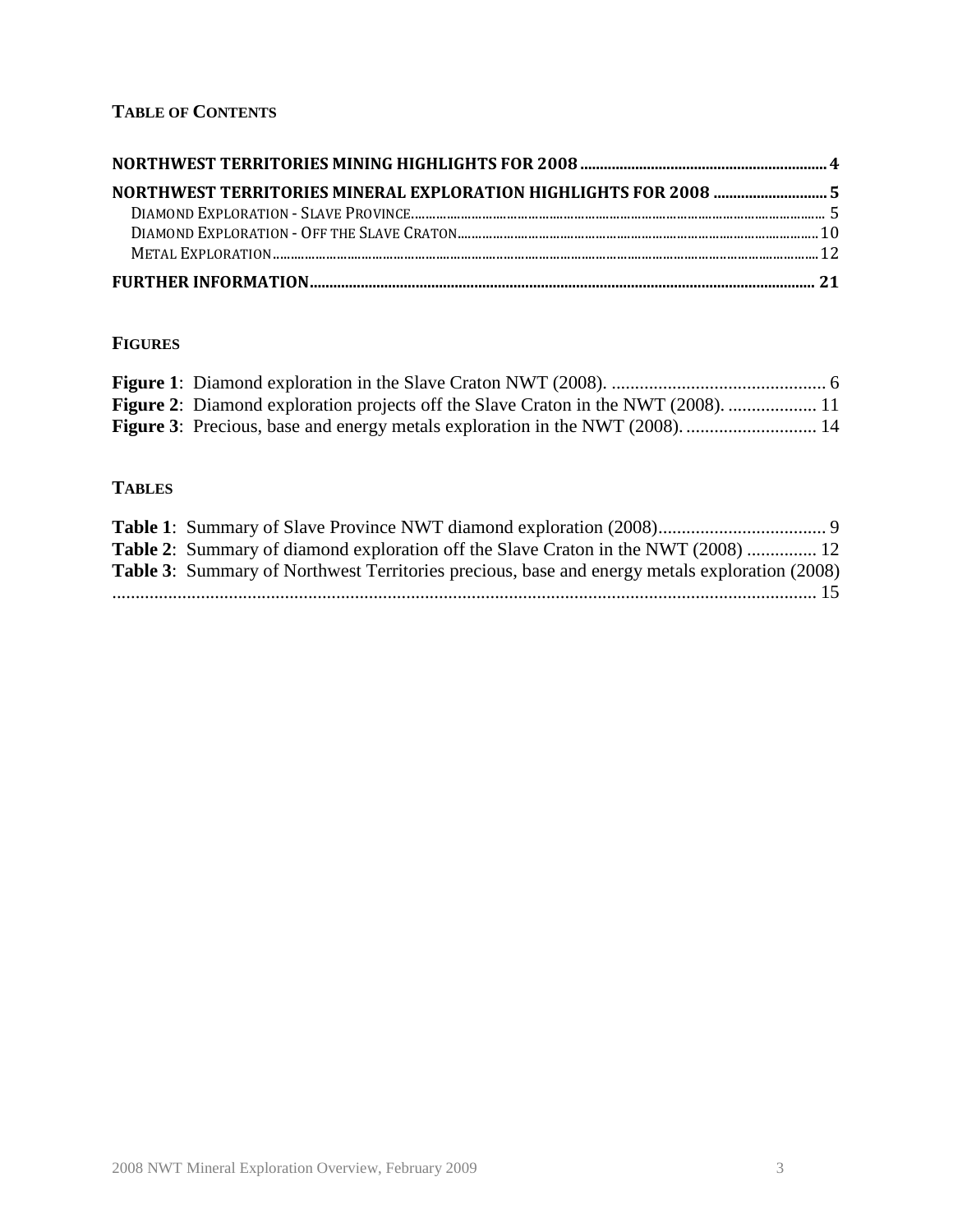# **2008 Northwest Territories Mineral Exploration Overview**

The year started with high commodity prices encouraging exploration for diamonds, uranium, precious and base metals, in the NWT. A third diamond mine, Snap Lake was opened by **DeBeers Canada** on July 28 marking a high point for the year. Falling stock markets and economic uncertainty in the latter half of the year have dampened exploration efforts with many companies planning reduced field seasons for 2009.

#### **NORTHWEST TERRITORIES MINING HIGHLIGHTS FOR 2008**

At the **Snap Lake** diamond mine site, **De Beers Canada** continued with underground development and mine infrastructure construction, culminating at the opening ceremonies on July 28, 2008. Snap Lake is Canada's first fully underground diamond mine and **De Beers'** first mine outside of southern Africa. The mine is targeting a 2.5 metre thick dyke that dips northeastward at 12-15°. The deposit has resources of 1.4 million tonnes (indicated) and 25 million tonnes (inferred), with a recoverable grade of 1.2 carats per tonne (ct/t). Employment during production is expected to reach 560 people with an annual production rate of 1.4 million carats over a 20-year mine life.

The **Diavik Diamond Mine**, jointly owned by **Rio Tinto plc** and **Harry Winston Diamond Corp.,** produced 6.6 million carats of diamonds from the A154 North and South pipes over the first three quarters of 2008. The pre-stripping of the A418 kimberlite pipe continued with the initial mining of low-grade kimberlite in the second open pit. Production has been forecast at 10 to 10.5 million carats for 2008. As of December 2007, the reserves contained in these three pipes totalled 21.9 Mt of 3.5 ct/t. Underground development continued on the decline to access the A154N, A154S and A418 pipes to allow for subsequent underground mining, now slated to commence in the third quarter of 2009.

**BHP Billiton, Stu Blusson** and **Chuck Fipke's Ekati Diamond Mine** produced 3.6 million carats of diamonds during the 2008 calendar year. The mines are undergoing transition from open pit mining to underground mining: mining continues in the Fox and Beartooth open pits; the Panda underground mine is running at full capacity; and the recently constructed Koala underground mine (sublevel cave) is ramping up to its forecast production rate. In the Core Zone lease area, proven reserves were reported to be 19.1 Mt grading 0.3 ct/t (Open Pit) and 3.9 Mt grading 0.9 ct/t (Underground); while probable reserves were reported as 15.5 Mt grading 0.6 ct/t (Open Pit) and 5.2 Mt grading 0.9 ct/t (Underground).

**North American Tungsten Ltd.** produced 2072 tonnes of WO<sub>3</sub> concentrate from the Cantung Mine during the first three quarters of 2008. Higher than average production combined with high tungsten prices have resulted in a marked increase in revenues for **North American Tungsten**. At Cantung Mine, drilling identified a high-grade down-dip portion of the Western Extension of the E-Zone deposit. Selected results include 4.6 m grading  $4.34\%$  WO<sub>3</sub>, 3.2 m grading  $4.26\%$  $WO_3$ , 6.1 m grading 3.31%  $WO_3$  and 6.7 m grading 2.98%  $WO_3$ . As of September 2008, Probable Reserves for the Cantung Mine were  $0.656$  Mt of  $1.10\%$  WO<sub>3</sub>, using a  $0.80\%$  WO<sub>3</sub> cut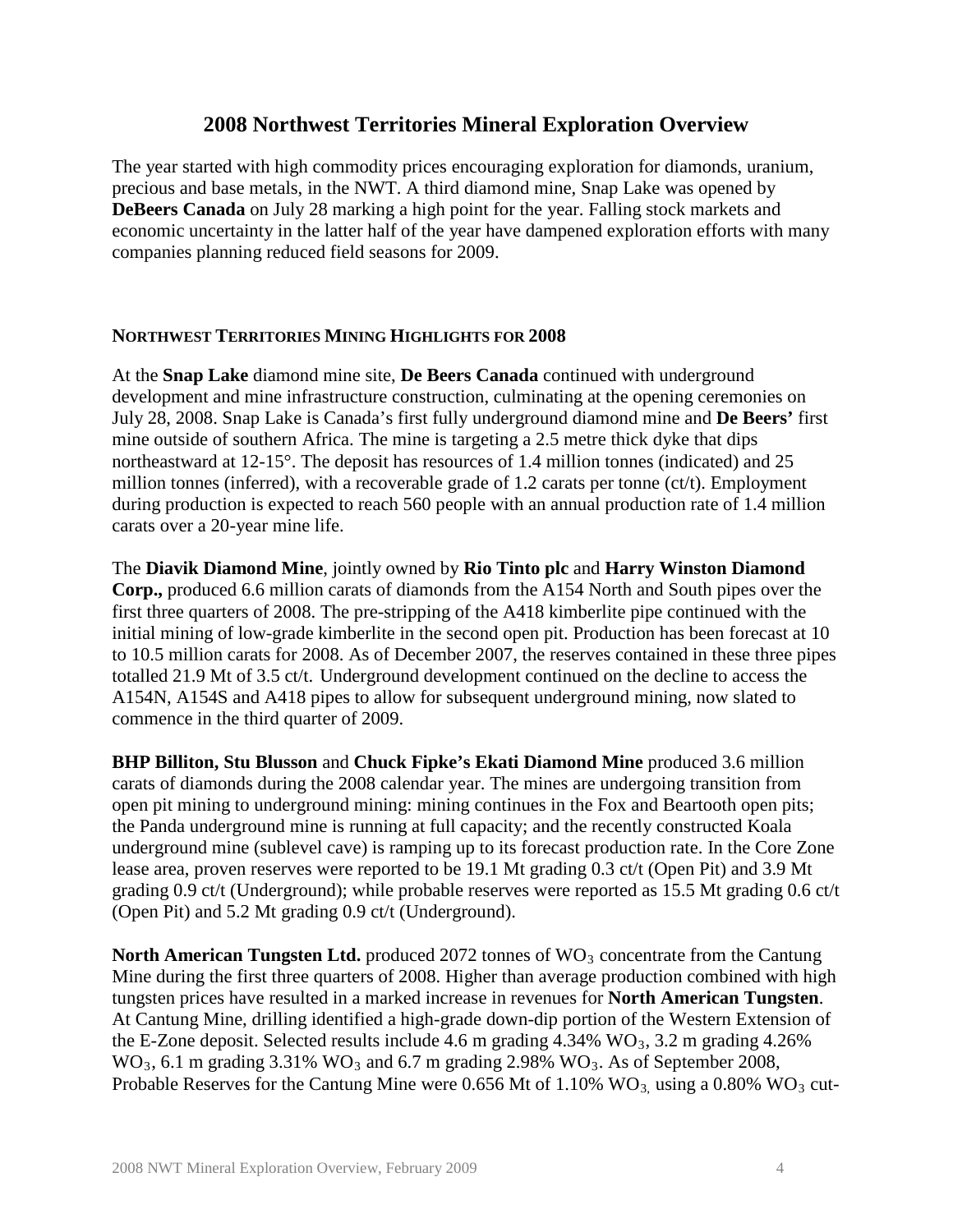off grade; and total Indicated Resources were 1.430 Mt of 1.25%  $WO_3$  using a 0.80%  $WO_3$  cutoff grade.

In 2007, a new resource estimate on the nearby Mactung deposit estimated 33.03 million tonnes grading  $0.88\%$  WO<sub>3</sub> (Indicated) and 11.86 million tonnes grading  $0.78\%$  WO<sub>3</sub> (Inferred), using a  $0.5\%$  WO<sub>3</sub> cut-off grade. Infill drilling on the Mactung deposit continued in 2008 as part of a bankable feasibility study, which was released in February 2009. Based on an initial 2000 tonnes per day underground mine with an 11 year mine-life, the study indicated a 23.5% Internal Rate of Return and a pre-tax Net Present Value of CDN\$277 million discounted at 8%.

#### **NORTHWEST TERRITORIES MINERAL EXPLORATION HIGHLIGHTS FOR 2008**

#### *Diamond Exploration - Slave Province*

The locations of Slave Province diamond exploration programs are shown in Figure 1.

**Almaden Minerals Ltd.** (40%) and partners (**Troymin Resources Corporation** (20%) and **Williams Creek Explorations Limited** (40%)) collected till samples on the ATW property near MacKay Lake, using sonic overburden drilling. Thirty-eight holes were drilled, and the kimberlite indicator mineral picking results have defined a target area beneath MacKay Lake. Reinterpretation of older geophysical surveys has led to the identification of seven priority targets, for which a drill program is planned in 2009.

**Anglo Swiss Resources Inc.** and **New Shoshoni Ventures Ltd.** reported results from 2007 drilling on the Fry Inlet Diamond property, located 25 km north of Ekati Mine. Five holes were drilled, including the re-drilling of LI-201 kimberlite, previously discovered by Kennecott in 1997. Caustic fusion on the new LI-201 samples recovered 17 microdiamonds from 58 kg of kimberlite, and confirmed previous diamond content estimates of the LI-201 kimberlite.

Within the Ekati Core Zone property, operator **BHP Billiton** (80%) and partners **C. Fipke** (10%) and **S. Blusson** (10%) completed delineation diamond drilling and advanced reverse circulation drilling on the deep portions of the Misery pipe. Diamond drilling tested two geophysical targets, but kimberlite was not intersected at either target. A total of 156 kimberlites have been confirmed to date across the Ekati property (Core Zone and Buffer Zone).

Within the Ekati Buffer Zone property, operator **BHP Billiton** (58.8%) and partners **Archon Minerals** (31.2%) and **C. Fipke** (10%), drilled one delineation hole on the Cardinal pipe.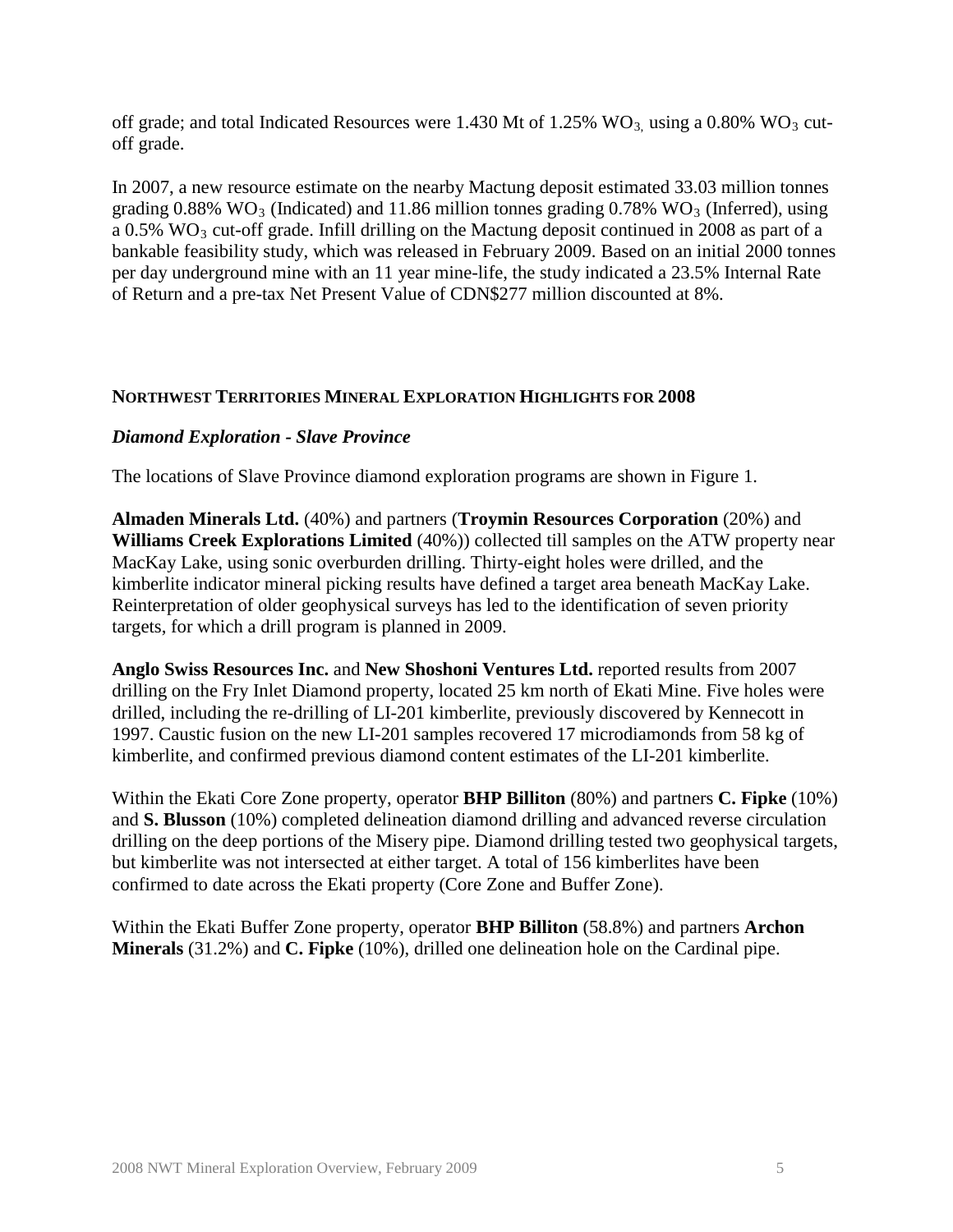

**Figure 1**: Diamond exploration in the Slave Craton NWT (2008).

Caustic fusion analysis of a 78.4 kg sample of tuffaceous sediment (from a 2005 drill core), yielded eight micro-diamonds. These results led **Consolidated Global Diamond Corp**. to drill on its Courageous Lake property in spring 2008. The objective of the spring drilling program was to locate kimberlitic rocks beneath what were interpreted as diamondiferous crater facies sediments. The program was successful, four drill holes totalling 850 m intersected 30 m of finegrained pyroclastic kimberlitic rock. Additional drilling was completed in summer.

**De Beers Canada Inc.** (51%) and **Mountain Province Diamonds Inc.** (49 %) are joint venture partners in the Gahcho Kué Diamond Project. Located in southeastern part of the Slave Province, just north of the East Arm of Great Slave Lake, Gahcho Kué is one of the largest potential diamond mines currently under development, on a global scale. The project consists of a cluster of three primary kimberlites (Tuzo, 5034 and Hearne) with an indicated resource of approximately 14.4 million tonnes grading at 1.64 c/t (approximately 23.6 million carats) and an inferred resource of approximately 17 million tonnes grading at 1.35 c/t (approximately 22.9 million carats). Gahcho Kué is currently in the permitting and advanced exploration stage of development. Nine large diameter reverse circulation (24 inch) holes were drilled in the Tuzo pipe; seven holes were completed to depths between approximately 100 and 130 m and two holes were completed to depths of approximately 300 m. At least 1543 carats of stones larger than 1.5 mm were recovered from 715.6 tonnes of kimberlite, which yielded an average grade of 2.16 ct/t. An exceptional 25.13 carat stone was also recovered during the bulk sample drilling program.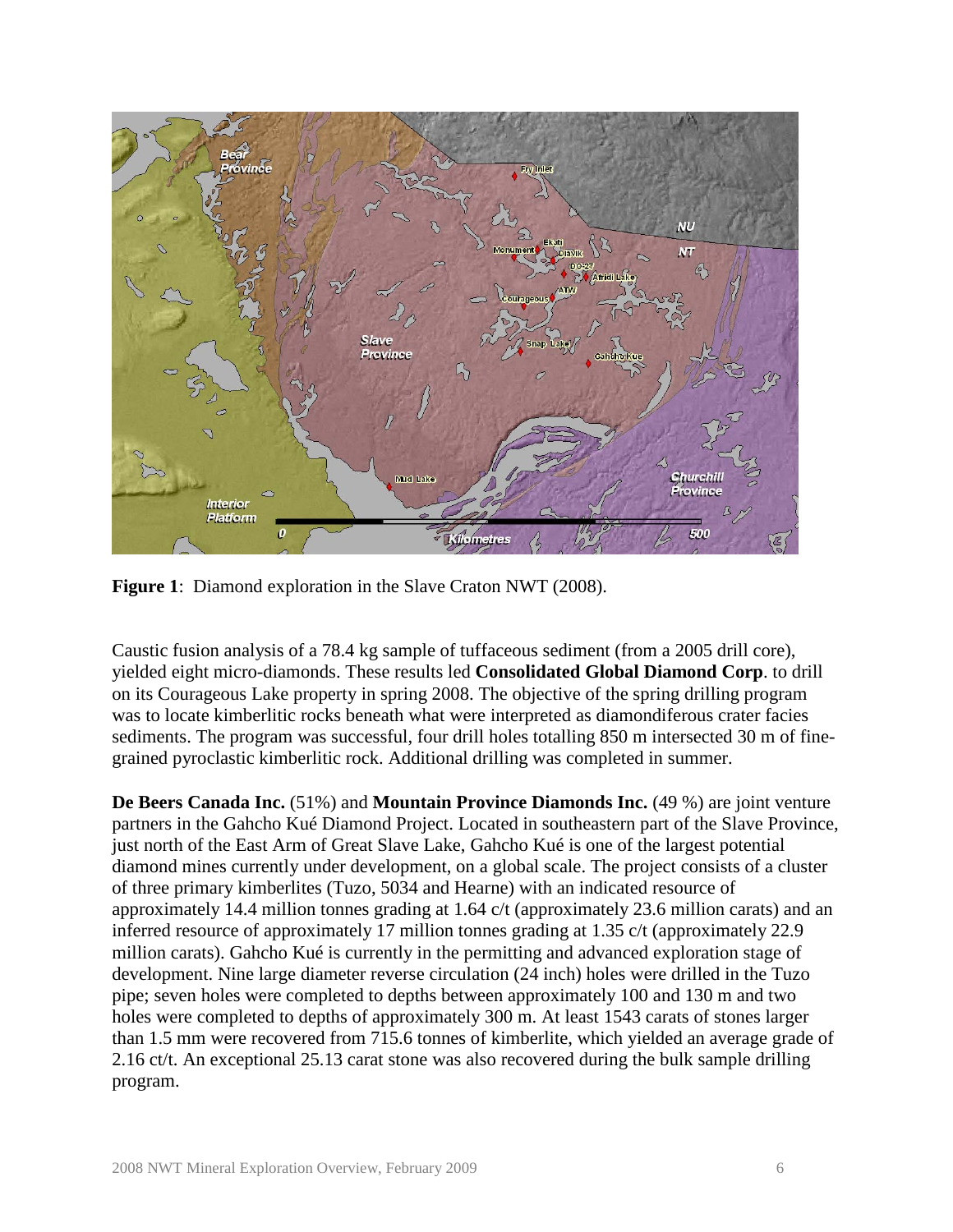The results of the 5034 North Lobe large-diameter core drilling program conducted during the summer of 2007 were also announced. Five large-diameter core holes were drilled at the northern, land-based portion of 5034 North Lobe, recovering approximately 44.6 tonnes of kimberlite. A grade of 2.29 c/t was reported.

Resource drilling on the Gahcho Kué project has now been completed, and a NI 43-101 compliant resource model is being prepared. De Beers Canada advised the Mackenzie Valley Environmental Impact Review Board that submission of the Gahcho Kué Environmental Impact Statement will be deferred pending the completion of an updated project description.

**Diavik Diamond Mines Inc.** expanded its exploration efforts this year. A large diameter reverse circulation drilling program was conducted to obtain an additional bulk sample for the A21 kimberlite pipe, located near the existing mining operations. In addition, **Diavik Diamond Mines** conducted an extensive exploration program on its lease block around the mine site, with a budget of \$10 million for 2008. The primary focus of the drill program was to sample and delineate some of the older kimberlite discoveries; however, one new kimberlite was discovered. A total of 15 bodies, within 50 km from the Diavik mine site, were drilled. In addition to over 7100 m of diamond drilling, airborne magnetic and EM surveys totalling 10,257 line-km were flown. Detailed ground geophysics, including magnetic and gravity surveys, was carried out in both the winter/spring and summer seasons, and approximately 350 till samples were collected.

Due south of the Ekati leases, **New Nadina Explorations Ltd.** (57.49%) with partners **Chris & Jeanne Jennings** (22.11%) and **Archon Minerals Ltd.** (20.40%) explored their Monument property. Winter exploration included drilling eight holes (758 m). A new kimberlite, named Bling, was intersected. By the end of the summer program two drill rigs completed an additional 38 holes (3,465 m), discovering three new kimberlite pipes (Trio, Gemini and Sparky) and delineating 3 known pipes (Sonja, Genie, and DD39). Caustic fusion analysis yielded macrodiamonds greater than 0.85 mm from the Sparky (7 stones from 412 kg), Trio (5 stones from 1015 kg), DD39 (2 stones from 192 kg), Sonja (2 stones from 198 kg), Bling (1 stone from 38 kg) and Gemini (1 stone from 348 kg) kimberlites. Geotech Ltd. also completed 388 line-km of Versatile Time-Domain Electromagnetic (VTEM) surveying on the Monument Property. Further core drilling is planned for 2009, followed by mini-bulk sampling in 2010.

Southeast of Lac de Gras**, Peregrine Diamonds Ltd.** and partners **DHK Diamonds** and **Archon Minerals** reported an indicated mineral resource of 19.5 million tonnes of kimberlite grading 94 carats per hundred tonnes, for the DO-27 kimberlite. An additional 6.5-8.5 million tonnes of kimberlite below the indicated resource was classified as a potential mineral deposit and the nine hectare DO-27 remains open at depth. The resource estimate was prepared by AMEC Americas Ltd.

**Shear Minerals Ltd**., **International Samuel Exploration Corp**., **New World Resource Corp**., and **Mantle Resources Inc**. announced results from the spring 2008 exploration program at the Afridi Lake. Twelve holes totalling 1741 m were drilled into 12 priority geophysical targets including three holes in the previously discovered DA1 and DA2 diamondiferous kimberlite pipes. A total of 175 m of the DA1 pipe was intersected in the first drill hole. In addition, crews completed 2474 gravity stations as well as 295.5 line-km of magnetic survey over eight targets in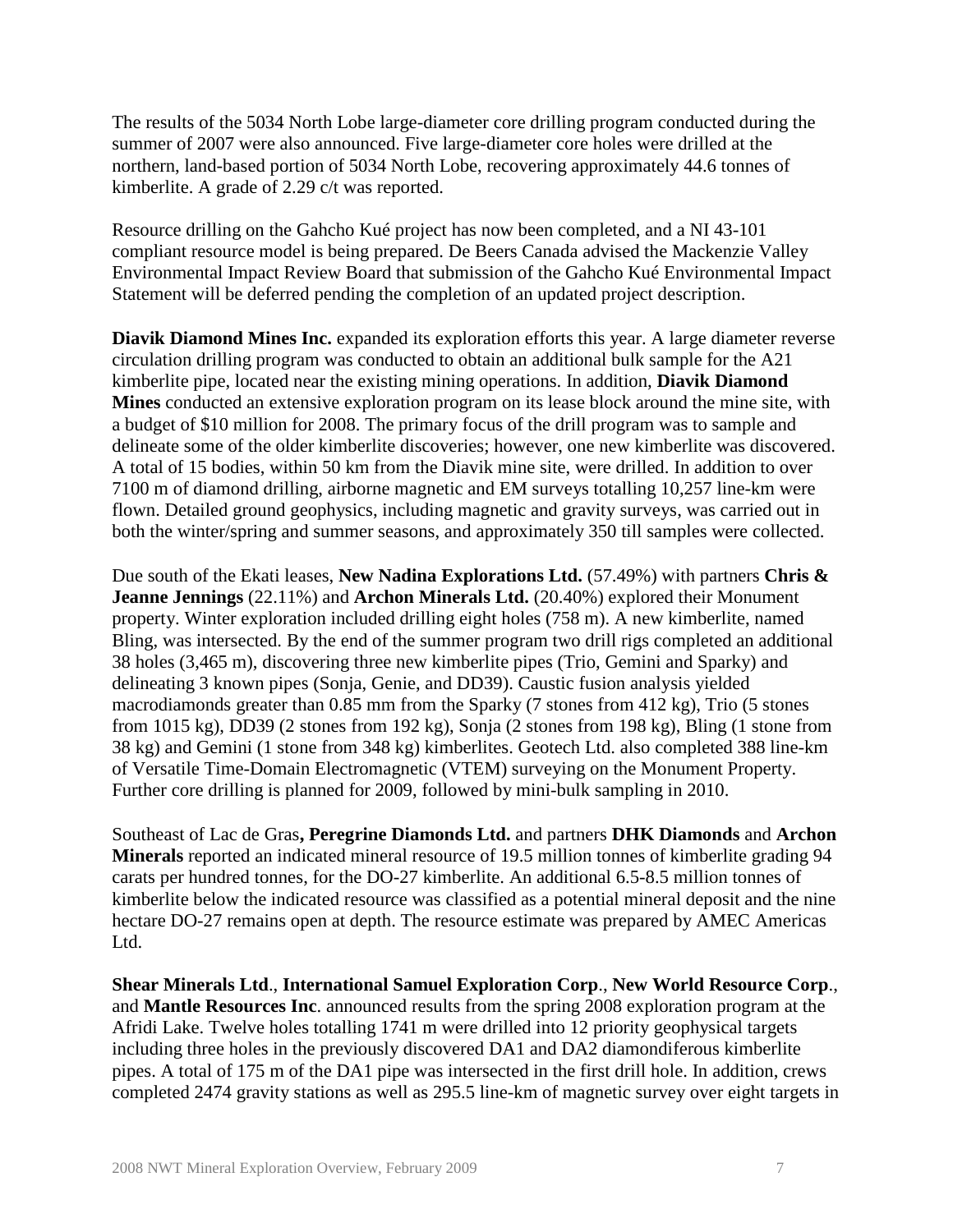order to rank targets for drill testing. A total of 86 geophysical targets have been chosen for further study, six of which have been designated for subsequent drill testing.

Southeast of Yellowknife, **Snowfield Development Corporation** and **Dave Smith** completed the removal of a granite cap and took a 500 tonne bulk sample of the Mud Lake kimberlite sill in 2007. Shipment was delayed until early in 2008 and an initial 96.1 t sample was flown from site to Yellowknife. The concentrate from this sample was divided into two parcels with 1044 kilograms being processed by the Saskatchewan Research Council Lab (SRC) and 519 kilograms being processed at the DeBeers diamond recovery facility in Johannesburg, South Africa. Seven stones greater than 1.18 mm were recovered from the larger parcel, and the dimensions of the three largest diamonds were as follows:  $5.0 \times 3.5 \times 1.04 \text{ mm}$  (colourless, clear fragment);  $3.2 \times$ 2.5 x 1.5 mm (grey, included fragment); and 2.0 x 1.84 x 1.4 mm (yellow, clear octahedron). The bulk sample results gave an indicated diamond content of 0.7 cpht (carats per hundred tonnes).

A total of 38 drill holes (3563 m) were drilled on a 25 m grid spacing to test the continuity of the Mud Lake sill in an area to the southeast of the bulk sample pit. A 154 kg sample taken from the 26 holes which intersected kimberlite yielded two colourless to white stones greater than 0.6 mm. The dimensions of the stones were  $1.38 \times 0.88 \times 0.56$  mm and  $0.94 \times 0.72 \times 0.40$  mm.

Additionally, during 2008 **Snowfield Development Corporation** and **joint venture partners**  completed 15 exploration drill holes (2141 m) in an effort to discover the source of several highinterest kimberlitic indicator mineral trains located to the north of the Mud Lake kimberlite. A total of 72 surface till samples in the area of interest have yielded high counts of indicator minerals, including high chrome pyrope garnets as well as green garnets. They have also indicated an apparent up-ice cut-off to the northeast and across a northwesterly trending structural break. A total of 29 geophysical anomalies were prospected in September 2008. An additional five till samples were collected and 34.6 line-km of ground magnetic surveys were completed over three high interest airborne anomalies. Fifteen of the 29 geophysical anomalies remain unexplained.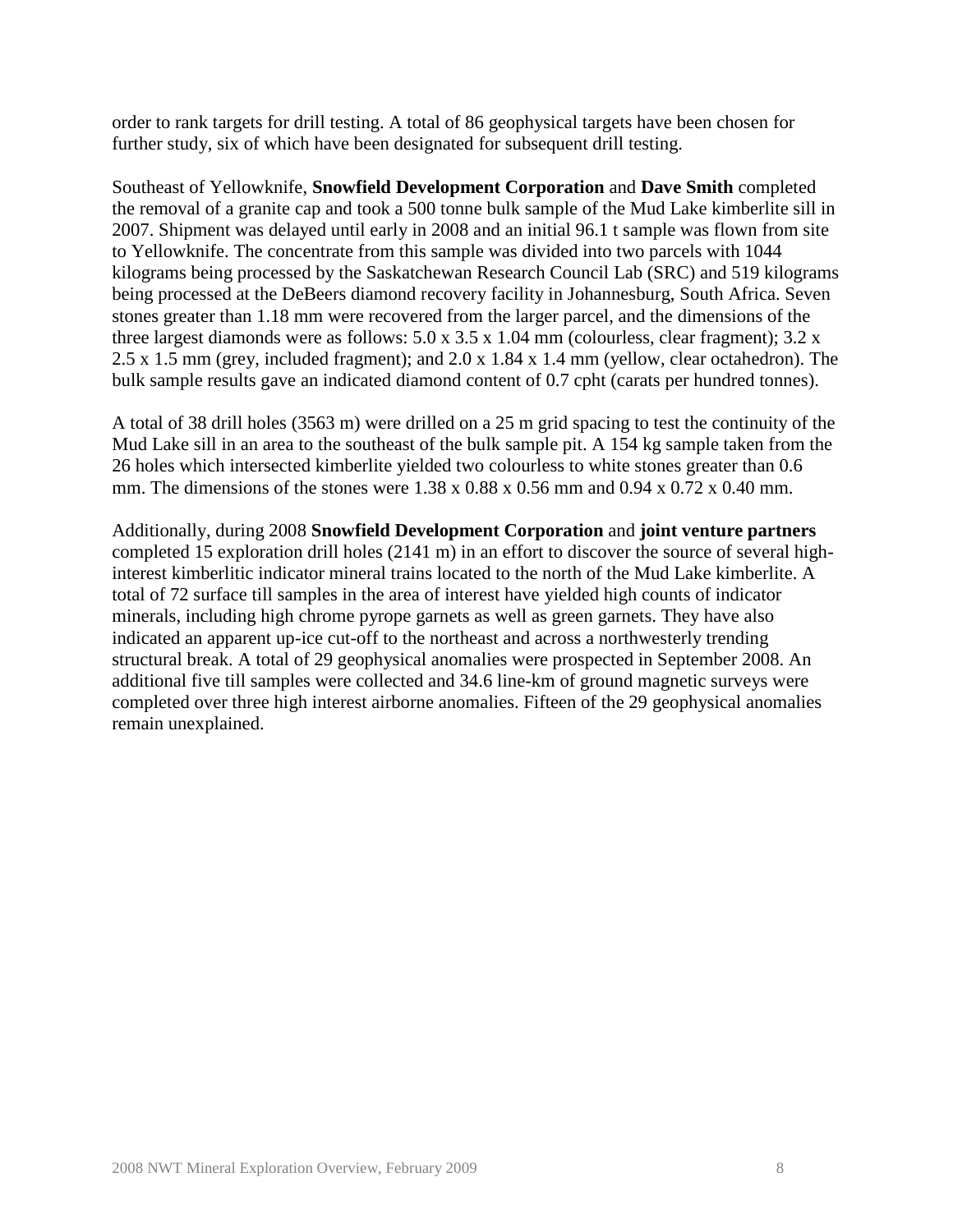| <b>Operator / Partners</b><br><b>Property</b>                           |                                         | <b>Drilling</b>                                                                                            | <b>Airborne</b><br><b>Geophysics</b> | <b>Ground Geophysics</b>                                 | <b>Sampling and Other</b><br>Work                                                 |
|-------------------------------------------------------------------------|-----------------------------------------|------------------------------------------------------------------------------------------------------------|--------------------------------------|----------------------------------------------------------|-----------------------------------------------------------------------------------|
| Anglo Swiss / New<br>Shoshoni                                           | Fry Inlet                               | ddh in $LI-201$ pipe (in 2007)                                                                             |                                      |                                                          | 17 microdiamonds from 58<br>kg of kimberlite core                                 |
| Almaden / Troymin/<br>Williams Creek                                    | MacKay Lake                             | 38 sonic overburden drill<br>holes                                                                         |                                      |                                                          | Till KIM samples                                                                  |
| <b>BHP Billiton Diamonds /</b><br>C. Fipke / Archon<br>Minerals         | Ekati Buffer<br>Zone and Core<br>Leases | Delineation ddh in Misery &<br>Cardinal pipes; RC drilling<br>Misery pipe; ddh on 2<br>geophysical targets |                                      |                                                          |                                                                                   |
| <b>Consolidated Global</b><br>Diamond Corp.                             | Courageous<br>Lake                      | $>850m (>4$ ddh)                                                                                           |                                      |                                                          | Kimberlitic breccia<br>intersected                                                |
| De Beers Canada /<br>Mountain Province /<br><b>Camphor Ventures</b>     | Gahcho Kué                              | 9 RC holes on Tuzo pipe                                                                                    |                                      |                                                          | 1543 ct of stones $>1.5$ mm<br>from $716t$                                        |
| Diavik Diamond Mines                                                    |                                         | RC on A21 pipe; 7100m<br>delineation ddh on 15 targets                                                     | 10,257 line km<br>Mag, EM            | Mag, gravity                                             | $\sim$ 350 till KIM samples; 1<br>new kimberlite intersected                      |
| New Nadina / Chris $\&$<br>Jeanne Jennings / Archon<br>Mineral          | Monument                                | 46 ddh (4223m) total,<br>included delineation ddh on 3<br>known kimberlites                                |                                      | 388 line km EM                                           | 4 new kimberlites drilled, 3<br>yielded macrodiamonds<br>(from 1465 kg processed) |
| Peregrine Diamonds /<br>Archon Minerals / DHK                           | $DO-27$                                 | 28 RC holes to collect 2651 t<br>bulk sample (in 2007)                                                     |                                      |                                                          | 2008 resource estimate<br>calculated                                              |
| Shear Minerals /<br>International Samuel /<br>New World / Mantle        | Afridi Lake                             | 12 ddh (1741m) on<br>geophysical targets & known<br>kimberlites                                            |                                      | 2474 gravity stations, 295.5<br>line km Mag on 8 targets | 175 m of kimberlite<br>intersected in known DA1<br>pipe                           |
| Snowfield Development<br>Corp. / Consolidated<br>Gold-Win Ventures Inc. | Mud Lake                                | 38 ddh (3563m) on dyke<br>extension                                                                        |                                      |                                                          | 96.1 t bulk sample (from<br>2007) & 154 kg of core<br>vielded macrodiamonds       |
| Snowfield Development<br>Corp. & partners                               | E of Mud Lake                           | 15 ddh (2141m)                                                                                             |                                      | 34.6 line km Mag                                         | 77 till KIM samples &<br>prospecting                                              |

# **Table 1**: Summary of Slave Province NWT diamond exploration (2008)

ddh – diamond drill hole, RC – reverse circulation, Mag – magnetic, EM - electromagnetic, KIM – Kimberlite indicator mineral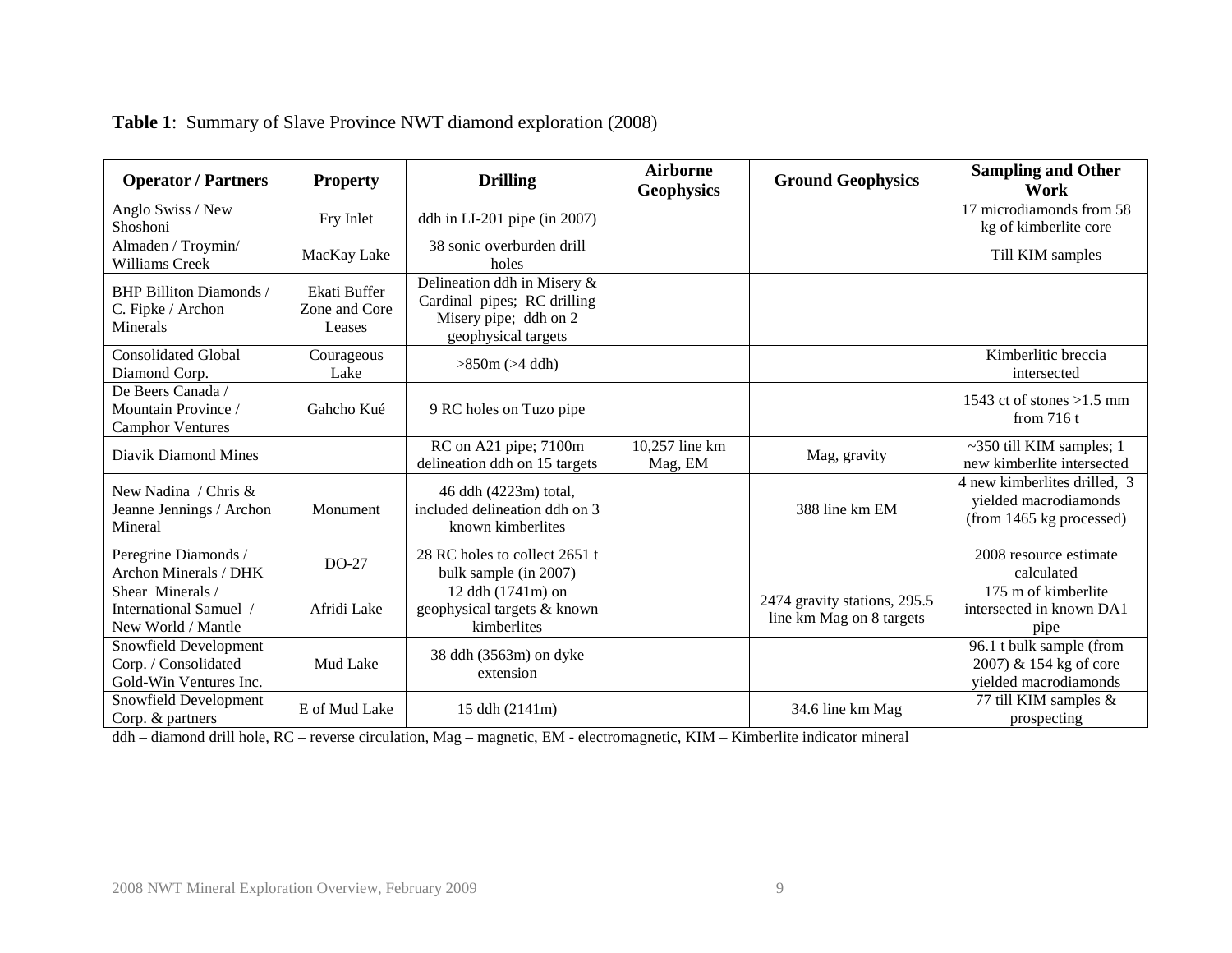#### *Diamond Exploration - Off the Slave Craton*

The location of diamond exploration programs taking place off the Slave Craton are shown in Figure 2.

**Diadem Resources Ltd.** in joint venture with **Darnley Bay Resources Ltd.** explored for diamonds near the Parry Peninsula and Paulatuk. A total of 327.7 line-km of ground magnetometer surveys were carried out over 13 grids in order to investigate 16 separate airborne magnetic anomalies. Drilling is planned for 2009.

**Diamonds North Resources Ltd.** investigated airborne magnetic anomalies with the completion of 92 ground magnetic surveys and the collection of over 600 till samples on its Hepburn Project area. In addition, detailed magnetic surveys and prospecting were carried out on northeast Banks Island.

In the HOAM project areas, near Fort Simpson and further north, **Olivut Resources Ltd.** completed airborne magnetic, detailed heli-borne magnetic and ground gravity surveys. In addition, a total of 23 holes were drilled, 16 of which intersected kimberlite. Eight new kimberlite bodies were discovered increasing the total number of known kimberlites on the property to 18. Kimberlite recovered has been sent to the Saskatchewan Research Counsel for microdiamond recovery and results have not yet been reported.

**Great Northern Mining and Exploration (GNME)** collected till samples in central Victoria Island.

**Diamond Exploration Inc.**, formerly **Patrician Diamonds Inc.,** explored the Interior Plains region 60 km north of Norman Wells. One hole was drilled into the Hillside Kimberlite near Doctor Lake and intersected 130 m of kimberlite. Six microdiamonds in the +0.106 mm to - 0.150 mm size range were recovered from 172.6 kg of kimberlite. Three nearby magnetic anomalies were also drilled.

North of Great Bear Lake within the Hornby Bay Basin, **Sanatana Diamonds Inc.** and **Kennecott** discovered a new kimberlite on the Greenhorn Project. Six holes were drilled in this kimberlite, named the Dharma Uttar. Thirteen additional magnetic anomalies were drilled using a helicopter portable reverse-circulation rig. The Dharma Uttar kimberlite occurs 50 m north of the Dharma discovery of 2007 and together they appear to form a kimberlite complex of dykes, sills and pipes. A 449 kg sample of the Dharma Uttar kimberlite was analyzed, and yielded a total of 227 diamonds greater than 0.106 mm including eight stones greater than 0.85 mm. A total of 170 till samples were also collected. A till sample taken five kilometres northeast of the Dharma Uttar pipe contained a high pyrope content with kimberlitic matrix attached to several grains, suggesting that their source is within hundreds of metres of the sample site. Sanatana Diamonds also completed 40 ground magnetic surveys, 14 gravity surveys, and 4 Max Min EM surveys.

Further exploration was also conducted on the Colville Lake portion of Sanatana's permit area including the diamond drilling of at least seven targets, a program of reverse circulation drilling, and 30 ground magnetic surveys.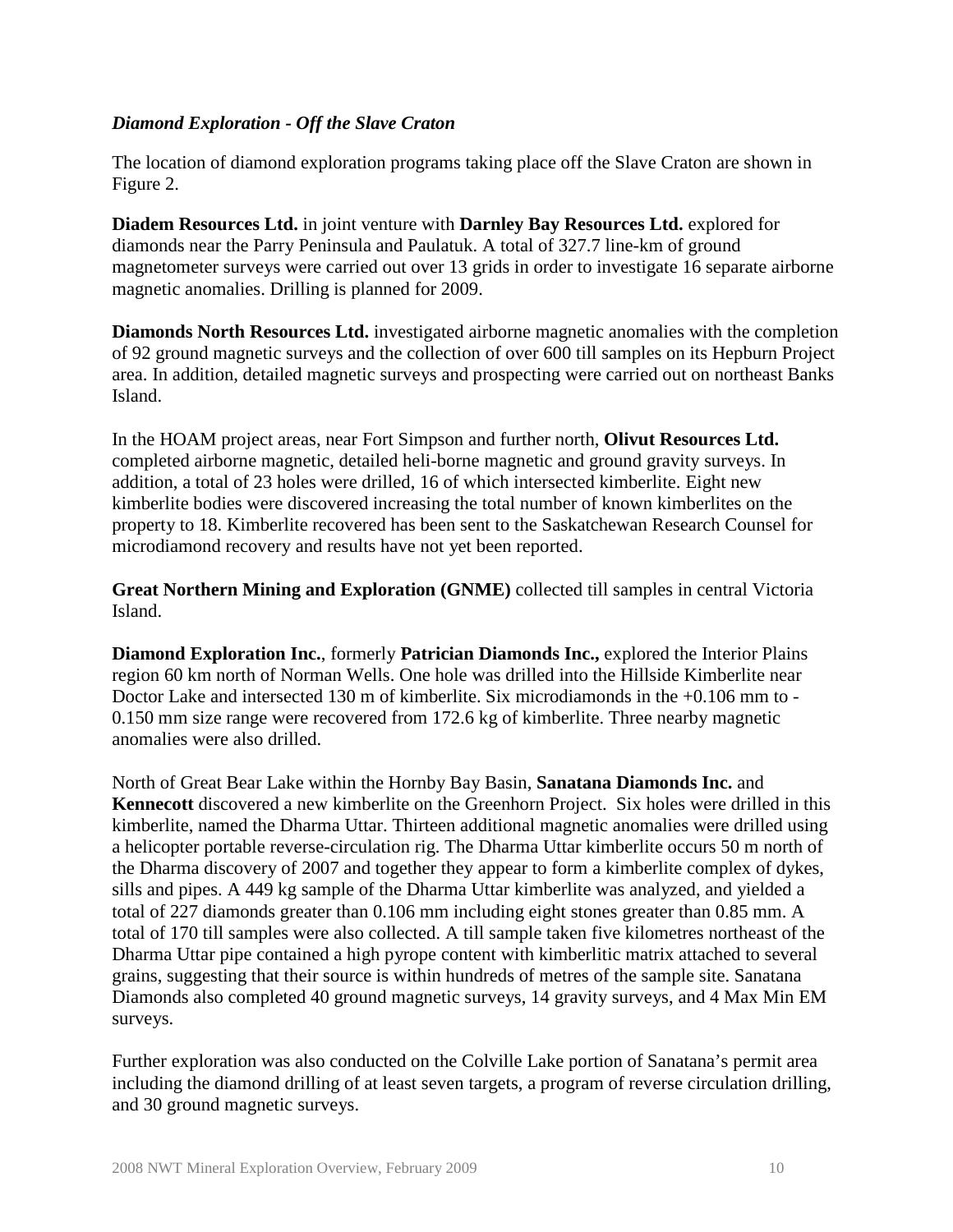

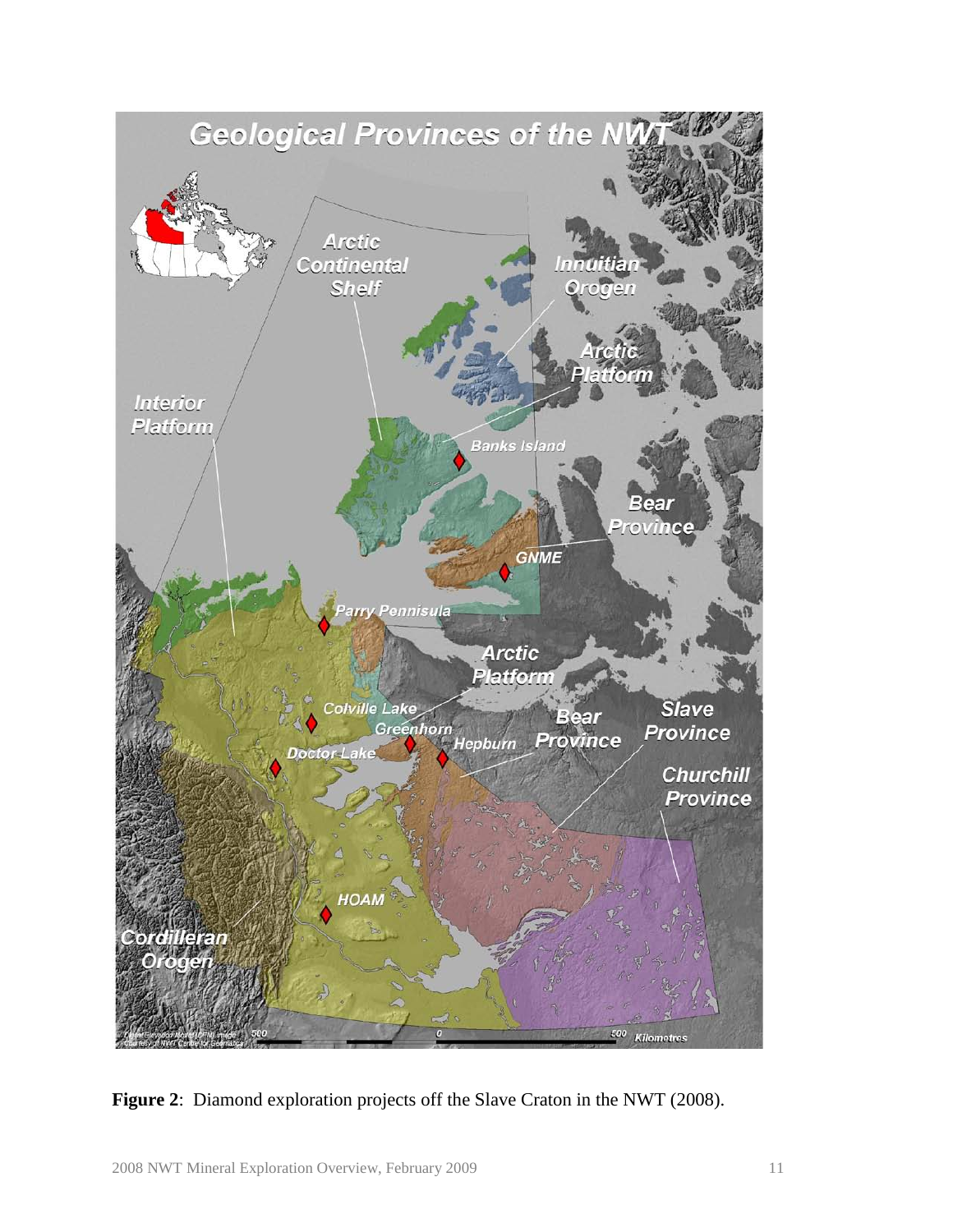| Operator /                                                  | <b>Property</b>          | <b>Drilling</b>                                                  | <b>Airborne</b>                | Ground                                  | <b>Sampling and</b>                                                                  |
|-------------------------------------------------------------|--------------------------|------------------------------------------------------------------|--------------------------------|-----------------------------------------|--------------------------------------------------------------------------------------|
| <b>Partners</b>                                             |                          |                                                                  | <b>Geophysics</b>              | <b>Geophysics</b>                       | <b>Other Work</b>                                                                    |
| Diadem Resources /<br>Darnley Bay<br>Resources              | Parry<br>Peninsula       |                                                                  |                                | 327.7 line km<br>Mag on 13<br>grids     |                                                                                      |
| Diamonds North<br>Resources Ltd                             | Hepburn                  |                                                                  |                                | 92 Mag<br>surveys                       | $>600$ Till KIM<br>samples                                                           |
| Diamonds North<br>Resources Ltd                             | <b>Banks Island</b>      |                                                                  |                                | Mag                                     | prospecting                                                                          |
| <b>Great Northern</b><br>Mining and<br>Exploration          | Minto Inlier<br>Permits  |                                                                  |                                |                                         | Till KIM sampling                                                                    |
| Olivut Resources Ltd.                                       | <b>HOAM</b>              | $23$ ddh                                                         | Fixed wing &<br>helicopter Mag |                                         | 8 new kimberlites;<br>core submitted for<br>microdiamond<br>analysis                 |
| Diamond Exploration<br>Inc.                                 | Doctor Lake              | 1 ddh in<br>Hillside<br>kimberlite, 3<br>ddh in Mag<br>anomalies |                                |                                         | 130 m of Hillside<br>kimberlite<br>intersected, 172.6<br>kg yielded<br>microdiamonds |
| Sanatana Diamonds /<br>Kennecott Canada<br>Exploration Inc. | Mackenzie -<br>Greenhorn | ddh & 13 RC<br>holes                                             |                                | 40 Mag, 14<br>gravity, 4<br><b>HLEM</b> | new kimberlite<br>identified, 8<br>macrodiamonds<br>from 448.47 kg                   |
| Sanatana Diamonds /<br>Kennecott Canada<br>Exploration Inc. | Colville<br>Lake         | $~1$ ddh & RC<br>drilling                                        |                                | 30 Mag<br>surveys                       |                                                                                      |

**Table 2**: Summary of diamond exploration off the Slave Craton in the NWT (2008)

RC – reverse circulation, Mag – magnetic, EM - electromagnetic, HLEM – horizontal loop electromagnetic, KIM – Kimberlite indicator mineral

#### *Metal Exploration*

The location of metal exploration programs are shown in Figure 3.

In 2008, **Alberta Star Development Corporation** drilled 17 holes, totalling 2700 m, exploring for copper, gold and uranium at the Eldorado and Contact Lake properties, east of Great Bear Lake. Three main locations were drilled: 536.5 m in six holes at the K4 Uranium target; 1005.7 m in five holes at the Skinny Lake iron-oxide-copper-gold (IOCG) and Uranium target, 16 km southeast of the former Echo Bay mine; and 802.9 m in three holes at the K2 IOCG target, , 9 km southeast of the former Echo Bay mine. Intersections from Skinny Lake, a magnetite-actinoliteapatite altered andesitic tuff, included 7.0 m of 4.45% Zn, 0.50% Pb, 0.36% Cu and 22.7 g/t Ag;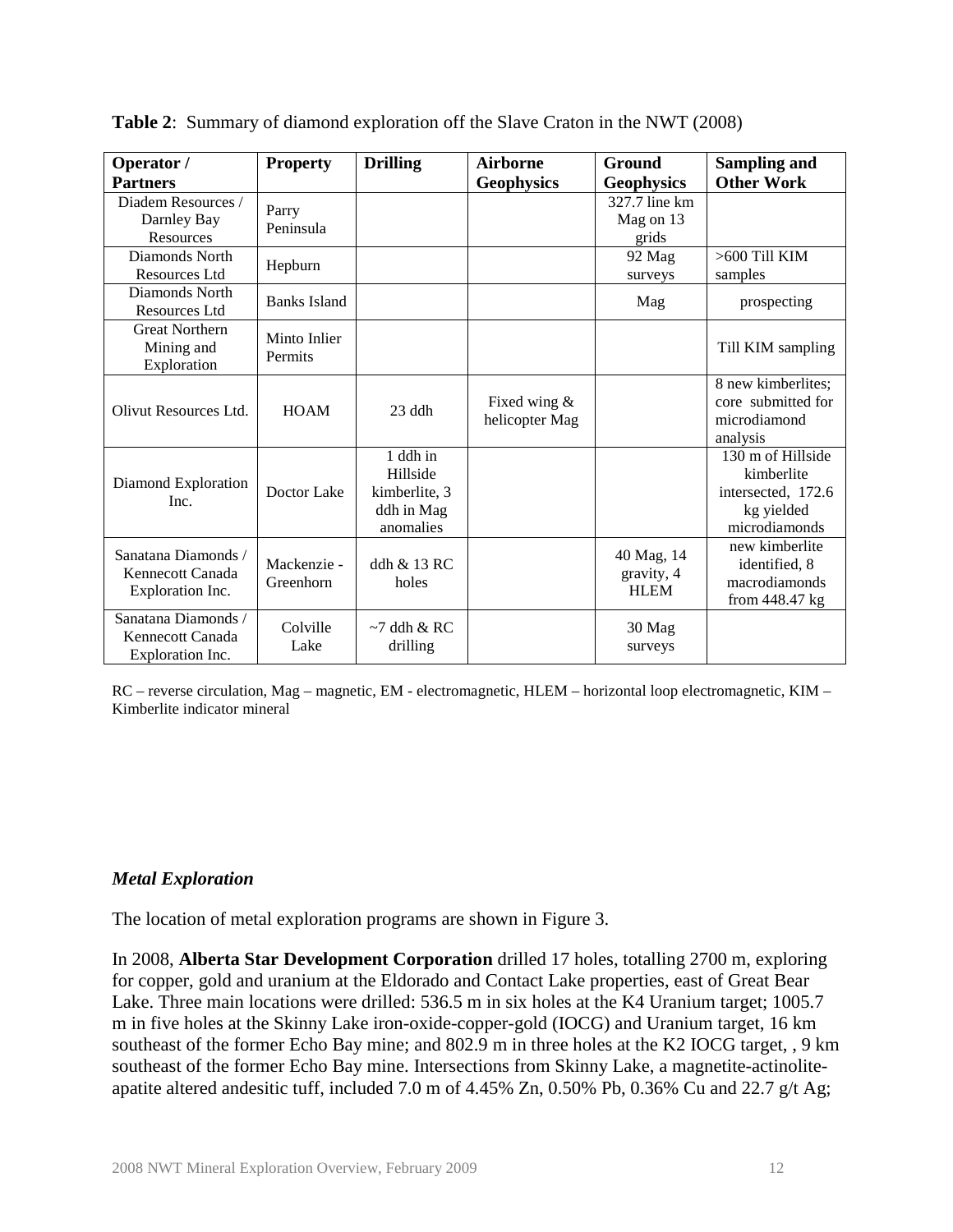and 4.0 m of 4.02% Zn, 0.44% Pb, 0.41% Cu and 31.5 g/t Ag (hole SL-08-04). At K2, two drill holes intersected multiple zones of altered and mineralized breccias with disseminated and veinhosted copper mineralization, and at K4 five holes intersected a number of intervals of significant copper-silver mineralization. Alberta Star also received approval for a Class "A" land use permit covering the Eldorado South IOCG and Uranium project, and an additional 6256 hectares of land was added to this project by staking.

**Anglo American Exploration (Canada) Ltd**. staked the Dessert Lake property west of Bechoko. An airborne geophysical survey has been flown to test potential IOGC and unconformity-type uranium targets. A drill crew was mobilized in September and drilled two targets.

Forty kilometres southwest of Ekati Mine, **Arctic Star Diamond Corporation** announced a new nickel sulphide discovery, on its Credit Lake property. The Providence Nickel discovery consists of magmatic massive sulphide mineralization, containing nickel-copper-cobalt-platinum group elements (PGE), which has been tested with 15 holes, totalling 1650 m of drilling. All but one drill hole intersected mineralization. Notable intersections include 5.1 m of massive sulphide in hole 08CR-18, which yielded 1.73% Ni, 1.75% Cu and 0.17% Co; and 41.75 m of intermittent massive, net-textured and disseminated mineralization in hole 08CR-23, 25 m of which was continuous mineralization and contained 3.9 m of continuous massive sulphide. Assay results confirmed elevated nickel readings from the onsite XRF mobilab. Platinum values vary between 0.2 g/t and 11 g/t in the individual sulphide sample analyses. The 0.6 m massive sulphide intercept in the discovery drill hole (08CR-10) returned 0.14 g/t osmium, 0.29 g/t ruthenium, 0.19 g/t iridium and 0.46 g/t rhodium. Drilling has confirmed the continuous nature of the mineralization for 450 m along strike and to a depth of 150 m. Approximately 21 km of stratigraphic extension to the mineralized zone has been identified on the Credit Lake property. Targets in this zone have been developed from reconnaissance mapping and sampling and from the results of its 739 line-km VTEM survey, flown earlier in 2008 over the Credit Lake and nearby Newbig properties.

**Aurora Resources Inc.** has been exploring the Wrigley Zinc property originally acquired from **Teck Cominco Ltd**. The property consists of two leases, totalling 1132 ha, and 3 adjoining claims. The Bourne Zone was drilled along strike with additional fill-in drilling on the 12 and 36 Zones. Work completed in 2007 but not reported on until 2008, included 14 holes totalling 1885 m of diamond drilling, four holes for 358.8 m of air reverse circulation percussion drilling and 176 geochemical soil samples. Three bulk samples of approximately 1000 kg each were collected for metallurgical testing at SGS Minerals, Lakefield and Process Research Associates, Richmond BC. In 2008, 250 soil samples were collected.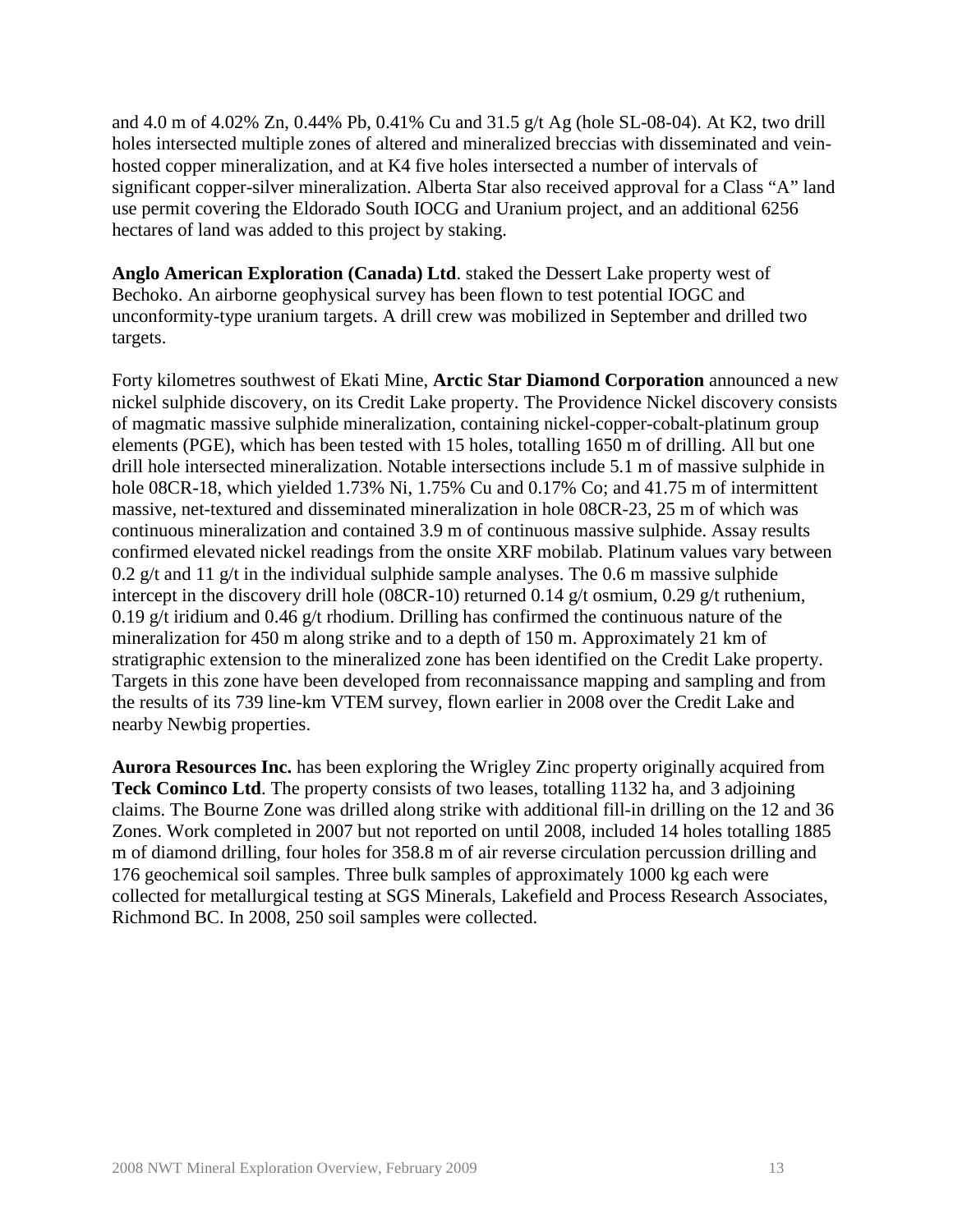

**Figure 3**: Precious, base and energy metals exploration in the NWT (2008).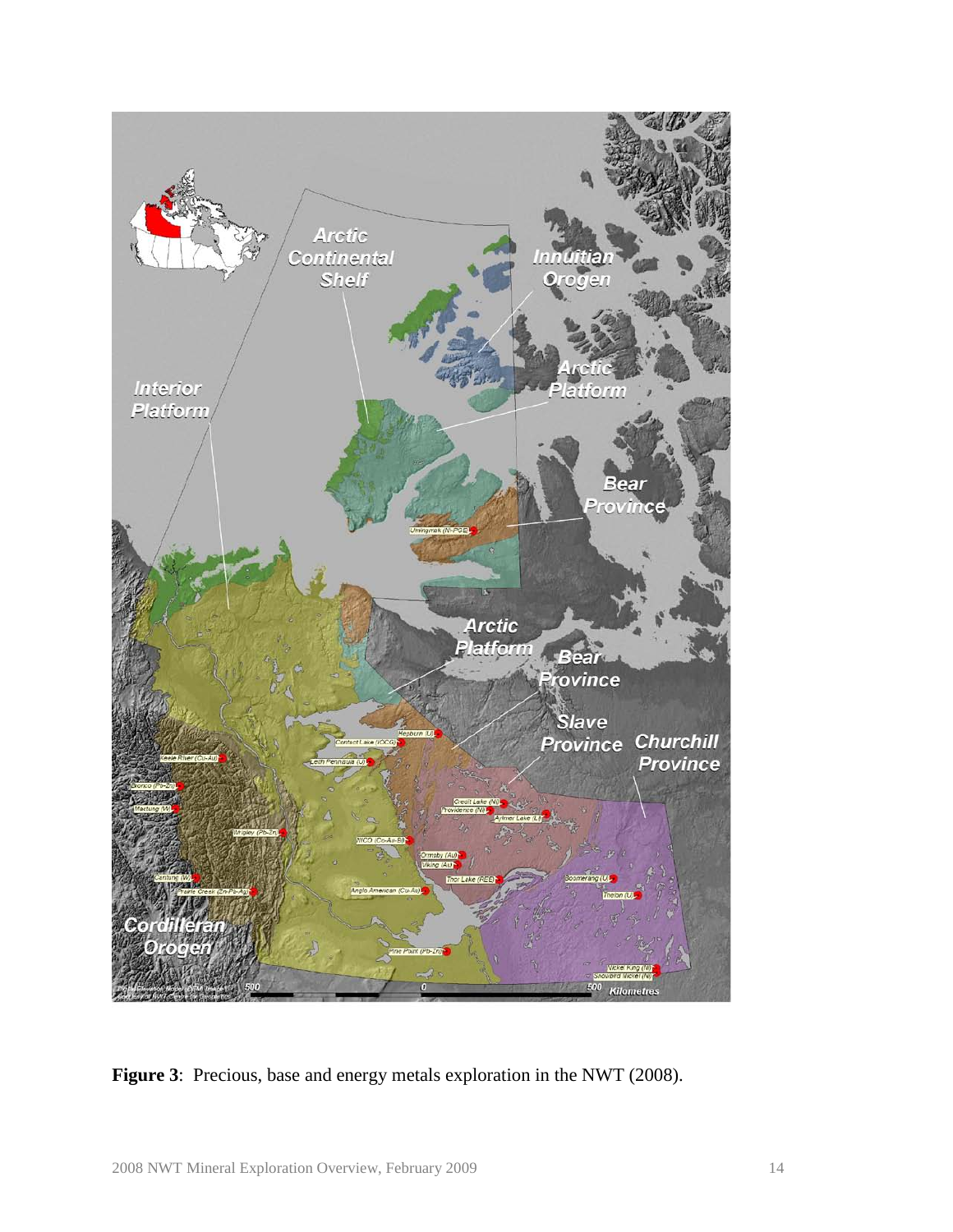| Operator /                                                   | <b>Property</b>        | <b>Commodity</b> | <b>Drilling</b>                    | <b>Airborne Geophysics</b>                           | Ground            | Sampling and                                                       |
|--------------------------------------------------------------|------------------------|------------------|------------------------------------|------------------------------------------------------|-------------------|--------------------------------------------------------------------|
| <b>Partners</b>                                              |                        |                  |                                    |                                                      | <b>Geophysics</b> | <b>Other Work</b>                                                  |
| Alberta Star Development                                     | Contact Lake /         | <b>IOCG-U</b>    | 2700 m in 17                       |                                                      |                   |                                                                    |
| Corp.                                                        | Eldorado               |                  | holes                              |                                                      |                   |                                                                    |
| Anglo American<br>Exploration (Canada) Ltd.                  | Dessert Lake           | $\mathbf{U}$     | 2 targets                          | Magnetic survey                                      |                   |                                                                    |
| Arctic Star Diamond Corp.                                    | <b>Credit Lake</b>     | Ni. Cu PGE       | 1650 m in 15<br>holes              | 739 line-km VTEM                                     |                   | Mapping, prospecting                                               |
| Aurora Resources Inc.                                        | Wrigley                | $Zn-Pb$          |                                    |                                                      |                   | 250 soil samples                                                   |
| Avalon Rare Metals Inc.                                      | Thor Lake              | <b>REE</b>       | $>14,000 \text{ m}$ in 61<br>holes |                                                      |                   | Metallurgical study,<br>resource estimate                          |
| Cameco Corp.                                                 | Leith Peninsula        | U-Au             |                                    |                                                      |                   | Geological mapping and<br>prospecting, 56 grab<br>samples          |
| Canadian Zinc Corp.                                          | Prairie Creek          | Pb-Zn-Ag         |                                    |                                                      |                   | Prefeasibility study,<br>environmental assessment                  |
| Eagle Plains Resources /<br><b>Teck Cominco</b>              | Mackenzie<br>Mountains |                  |                                    |                                                      | IP & HLEM         | 529 rock, 869 stream-<br>sediment & 3442 soil<br>samples           |
| <b>Fortune Minerals</b>                                      | <b>NICO</b>            | Au-Co-Bi         |                                    |                                                      |                   | Feasibility & metallurgical<br>studies, infrastructure<br>purchase |
| Freeport-McMoRan<br>Copper and Gold Inc. /<br>Kaska Minerals | Keele River            | Cu               |                                    |                                                      |                   | Mapping, silt sampling,<br>prospecting                             |
| GGL Diamond Corp.                                            | Winter Lake            | Ni               | 9 drill holes                      | 8701 line-km VTEM $&$<br>magnetic survey             |                   | Mapping, prospecting                                               |
| Great Bear Uranium Corp.<br><b>Hillcrest Resources Ltd</b>   | <b>Thelon Basin</b>    | U                |                                    | 4896 line-km radiometric.<br>magnetic and VLF survey |                   |                                                                    |

**Table 3**: Summary of Northwest Territories precious, base and energy metals exploration (2008)

Mag – magnetic, EM - electromagnetic, IP – induced polarization, VTEM – versatile time-domain electromagnetic survey, HLEM – Horizontal loop electromagnetic survey, TEM - time-domain electromagnetic survey, PGE - platinum group elements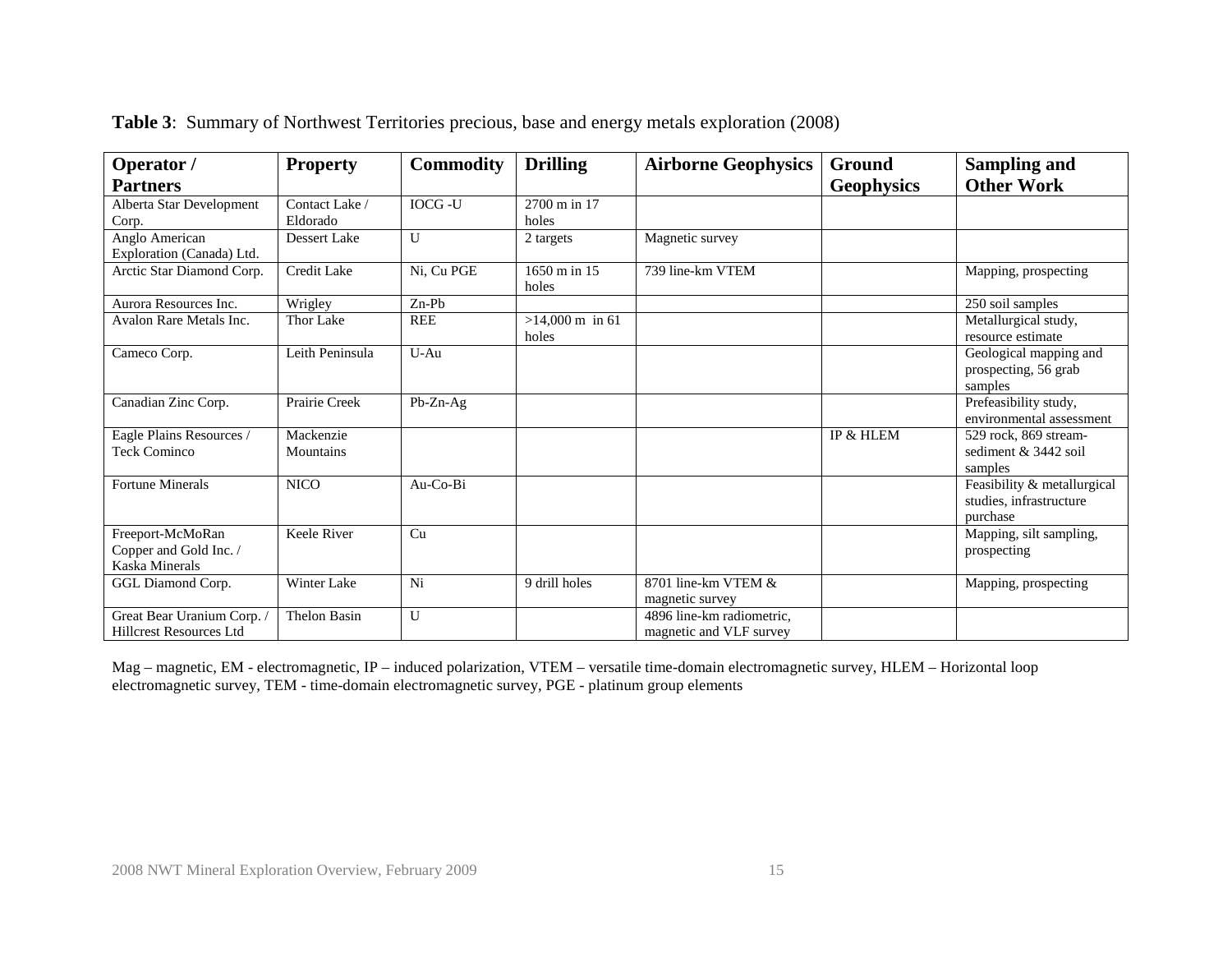## **Table 3** continued

| Operator /                                                                          | <b>Property</b>                | <b>Commodity</b> | <b>Drilling</b>                                    | <b>Airborne Geophysics</b> | Ground            | <b>Sampling and</b>                                                                      |
|-------------------------------------------------------------------------------------|--------------------------------|------------------|----------------------------------------------------|----------------------------|-------------------|------------------------------------------------------------------------------------------|
| <b>Partners</b>                                                                     |                                |                  |                                                    |                            | <b>Geophysics</b> | <b>Other Work</b>                                                                        |
| Great Northern Mining and<br>Exploration / Sumitomo<br><b>Metals Mining America</b> | Umingmak                       | Ni-PGE           | 1 drill hole                                       |                            |                   | Mapping and Prospecting                                                                  |
| North Arrow Minerals Inc.                                                           | Aylmer Lake/Big<br><b>Bird</b> | Li               |                                                    |                            |                   | Mapping, channel and grab<br>sampling                                                    |
| Seabridge Gold                                                                      | Courageous Lake                | Au               |                                                    |                            |                   | Economic Assessment<br>report released.                                                  |
| Strongbow Exploration Inc.                                                          | Nickel King                    | Ni               | 9200 m in 44<br>holes                              |                            |                   |                                                                                          |
| Strongbow Exploration Inc.                                                          | Snowbird Nickel                | Ni               |                                                    | 1390 line-km VTEM          |                   | 46 lake sediment samples.                                                                |
| <b>Tamerlane Venture</b>                                                            | Pine Point                     | $Pb-Zn$          | 5371 m in 35 drill<br>holes to test 16<br>deposits |                            |                   | Feasibility and<br>environmental study                                                   |
| <b>Tyhee Development</b>                                                            | Ormsby                         | Au               | 5500m in 16 drill<br>holes                         |                            |                   | Resource calculations for<br>Orsmby, Bruce and<br>Nicholas Lake<br>metallurgical testing |
| Tyhee Development                                                                   | Nicholas Lake                  | Au               | 1300 m in 3 drill<br>holes                         |                            |                   |                                                                                          |
| Tyhee Development                                                                   | <b>BigSky</b>                  | Au               | 35 drill holes                                     |                            |                   | Mapping and prospecting                                                                  |
| <b>Tyhee Development</b>                                                            | Clan Lake                      | Au               | 10,000 m in 43<br>drill holes                      |                            |                   |                                                                                          |
| <b>Tyhee Development</b>                                                            | Goodwin Lake                   | Au               | 4000 m in 24 drill<br>holes                        |                            |                   |                                                                                          |
| <b>Uranium North Resources</b>                                                      | Hepburn                        | $\mathbf{U}$     |                                                    |                            |                   | Prospecting and sampling                                                                 |
| Uravan Minerals / Cameco<br>Corp.                                                   | Boomerang                      | U-Au             |                                                    |                            |                   | 852 Soil samples and 2433<br>vegetation samples                                          |
| Viking Gold                                                                         | Viking                         | Au               | 2689 m in 12 drill<br>holes,                       |                            |                   |                                                                                          |

Mag – magnetic, EM - electromagnetic, IP – induced polarization, VTEM – versatile time-domain electromagnetic survey, HLEM – Horizontal loop electromagnetic survey, TEM - time-domain electromagnetic survey, PGE - platinum group elements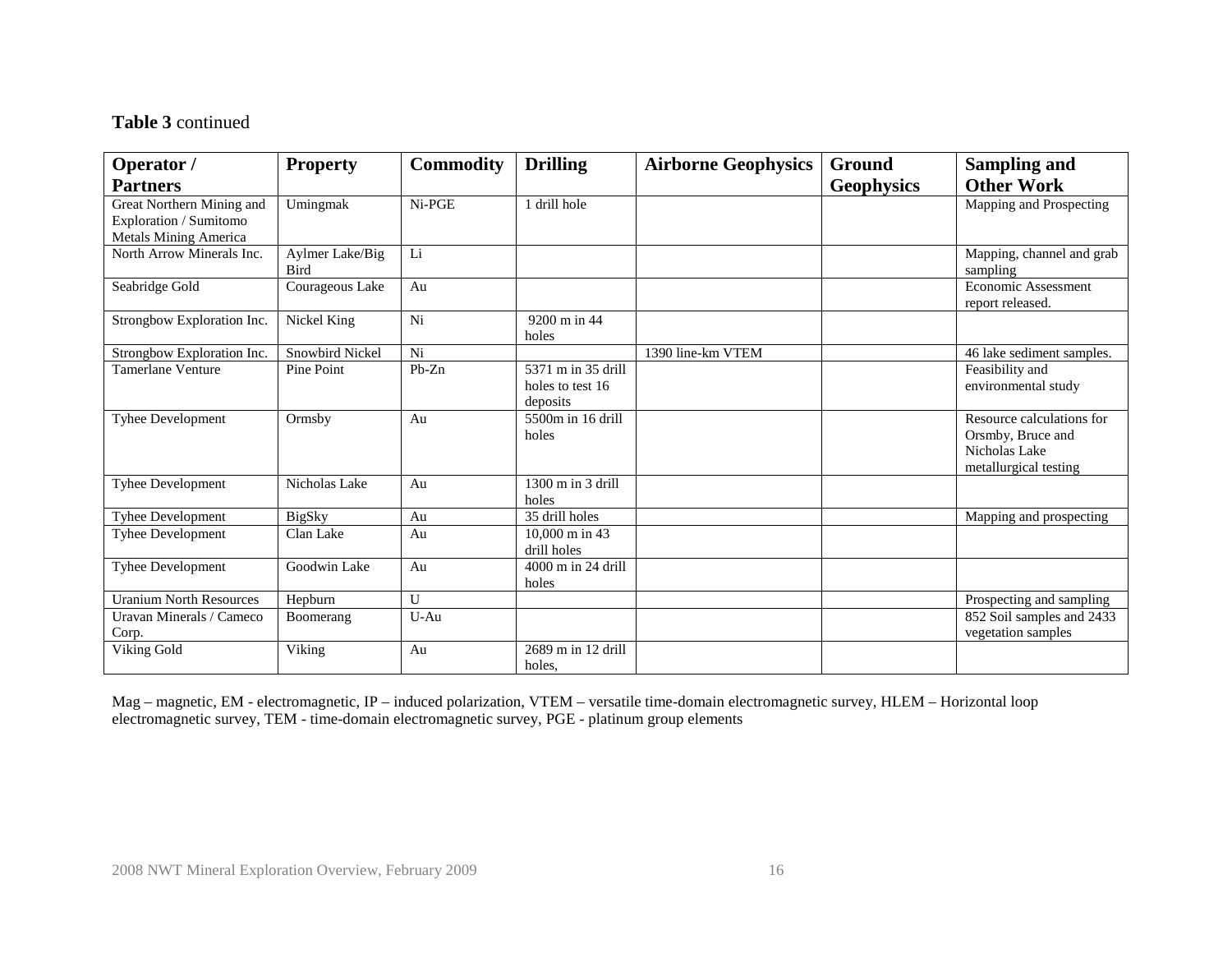**Avalon Rare Metals Inc.**, formerly known as **Avalon Ventures Ltd.** carried out extensive drilling on the fergusonite-bearing Lake Zone of the Proterozoic Thor Lake Rare Earth Element (REE) deposit, 100 km southeast of Yellowknife. A total of 6447 m were drilled in 34 holes during winter. A spring drilling program of 2277 m in 11 closely spaced holes provided 800 kg of mineralized material for bench-scale metallurgical process development by SGS Minerals, Lakefield. In the summer, a further 5500 m in 16 holes were drilled on the Lake Zone. In February 2009, a NI 43-101 compliant resource estimate for the Lake Zone was released: 4.06 Mt of 2.06% Total Rare Earth Oxides (TREO) [\\*](#page-16-0) (Indicated) and 32.71% of 2.10% TREO (Inferred), using a 1.6% TREO cut-off grade. A notable feature of the estimate is that over 14% of the TREO consists of the more valuable Heavy Rare Earth Oxides, and this proportion increases in the basal part of the Lake Zone. Drilling began in February 2009 to upgrade the Inferred portion of the resource. A REE market study is being carried out by Industrial Minerals Company of Australia Pty Ltd., and a pre-feasibility study is planned.

**Cameco Corporation** explored uranium and gold showings on their claims on the Leith Peninsula on the south shore of Great Bear Lake. The program consisted of geological mapping (at a scale of 1:50,000), prospecting, and lithogeochemical sampling (56 grab samples).

In the southern Mackenzie Mountains, **Canadian Zinc Corp.** advanced their Prairie Creek zinclead-silver project towards production. The Prairie Creek Mine is partially developed with an existing 1000 tonne per day mill and related infrastructure. Applications for the main operating permits for the Prairie Creek Mine were submitted to the Mackenzie Valley Land and Water Board, which completed its preliminary screening in September 2008. The applications have now moved on to the next stage of the regulatory process, an environmental assessment by the Mackenzie Valley Environmental Impact Review Board.

The granting of Quarry Permit, a Type "B" Water License and authorization to carry out rehabilitation of the access road to the Prairie Creek Mine allowed construction to commence. The Company's existing 2003 Land Use Permit and Water License were renewed, in September 2008, for two and five years respectively. Memoranda of Understanding were signed with Parks Canada in July 2008 and with Liidlii Kue First Nation and with Nahanni Butte Dene Band in October 2008.

At the Prairie Creek Mine ongoing site maintenance continued. A pre-feasibility study, which is being undertaken by SNC Lavalin Inc. is underway focusing on detailed process design, underground tailings disposal and mine planning and scheduling.

**Eagle Plains Resources Ltd.** followed up the 2007 drilling at the Bronco sedimentary-hosted silver, copper, lead and zinc occurrence in the Mackenzie Mountains, with a ground-based geophysical survey.

Additional work by **Eagle Plains Resources Ltd.** and **Teck Cominco** consisted of ground IP and Max Min EM surveys, soil and stream geochemical sampling and geological mapping. The program was to identify targets for 2009 drilling in the Eagle Plains/Teck Cominco Area of

<span id="page-16-0"></span> <sup>\*</sup> *TREO is defined as the sum of all 14 REE plus Yttrium, expressed in oxide form.*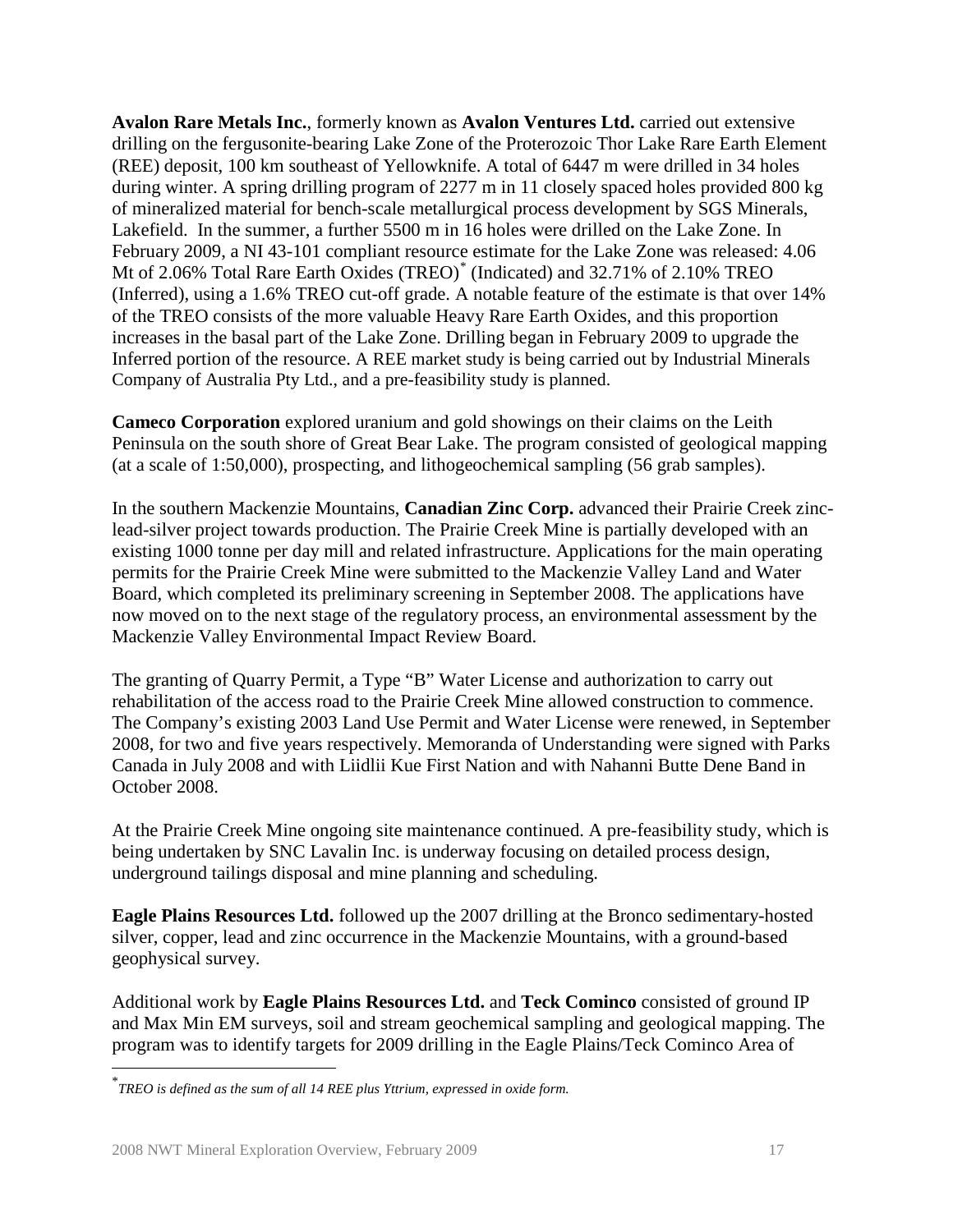Mutual Interest. Detailed ground geophysical (induced polarization and electromagnetic) surveys were completed over select target areas. A total of 529 rock, 869 stream-sediment and 3442 soil samples were collected.

**Fortune Minerals Ltd.** announced an update to their feasibility study of the NICO gold, cobalt, bismuth deposit, located in the southern Bear Province. The new report by Micon International Ltd., estimates a base case, using predicted long-term metal prices, of a 32.3% pre-tax internal rate of return yielding an 8% discounted net present value of C\$360.7 million for the NICO deposit development. Work is also proceeding to dismantle and move the facilities from the Golden Giant Mine at Hemlo, Ontario for use at the NICO site. The mine buildings, equipment and spare parts inventory were purchased from Newmont Canada Limited and Mindecom Industrial Constructors Limited. In February 2009, results were announced of hydrometallurgical processing of NICO concentrates from its pilot plant test recently completed at SGS Lakefield Research Ltd. The test showed that NICO ore could be processed to high value metal products: cobalt and bismuth cathode, gold doré and copper cement.

West of Norman Wells, **Freeport-McMoRan Copper and Gold Inc.** and **Kaska Minerals** continued exploring for sedimentary-hosted copper deposits on their Keele River property. Mapping and regional silt sampling with some prospecting were carried out to follow–up the 2007 drilling program.

Nickel targets in the Providence Greenstone Belt were tested by **GGL Diamonds Corp.** using a total of nine holes drilled in two locations. Pyrrhotite mineralization, with subordinate pyrite, was intersected in six of the nine drill holes over apparent true widths of between one and 13 m. The sulfides zones are present as bands of massive-, disseminated- or stringer-mineralization. A VTEM and magnetic survey, totalling 8701 line-km was completed. In addition to drilling, **GGL Diamond Corp.** prospected and mapped at least 100 VTEM airborne targets.

**Great Bear Uranium Corp**. and **Hillcrest Resources Ltd.** announced the completion of a 4896 line-km airborne magnetics, radiometric, and VLF geophysical survey over the Thelon Uranium Project. Using features related to unconformity-type uranium mineralization, several large target areas have been identified for follow-up.

In the Minto Inlier of Victoria Island, **Great Northern Mining and Exploration** continued an exploration program, the Umingmak project, for nickel and platinum group elements, by mapping, and drilling one hole.

**North Arrow Minerals Inc.** reported the discovery of a lithium-rich pegmatite in the Aylmer Lake area. The northwest trending "Big Bird" pegmatite dyke has a strike length of at least 1200 m and widths of up to 40 m. Grab samples returned assays greater than  $1.5\%$  Li<sub>2</sub>O with a maximum value of  $3.3\%$  Li<sub>2</sub>O. Channel sampling results confirmed the continuity and grade of the pegmatite.

In 2007, **Seabridge Gold Inc.** announced a resource estimate for its Courageous Lake gold project: 6.29 million tonnes grading 2.92 g/t gold (measured) and 53 million tonnes of 2.14 g/t gold (indicated), using a cut-off grade of 0.83 g/t gold. In March 2008 a favourable economic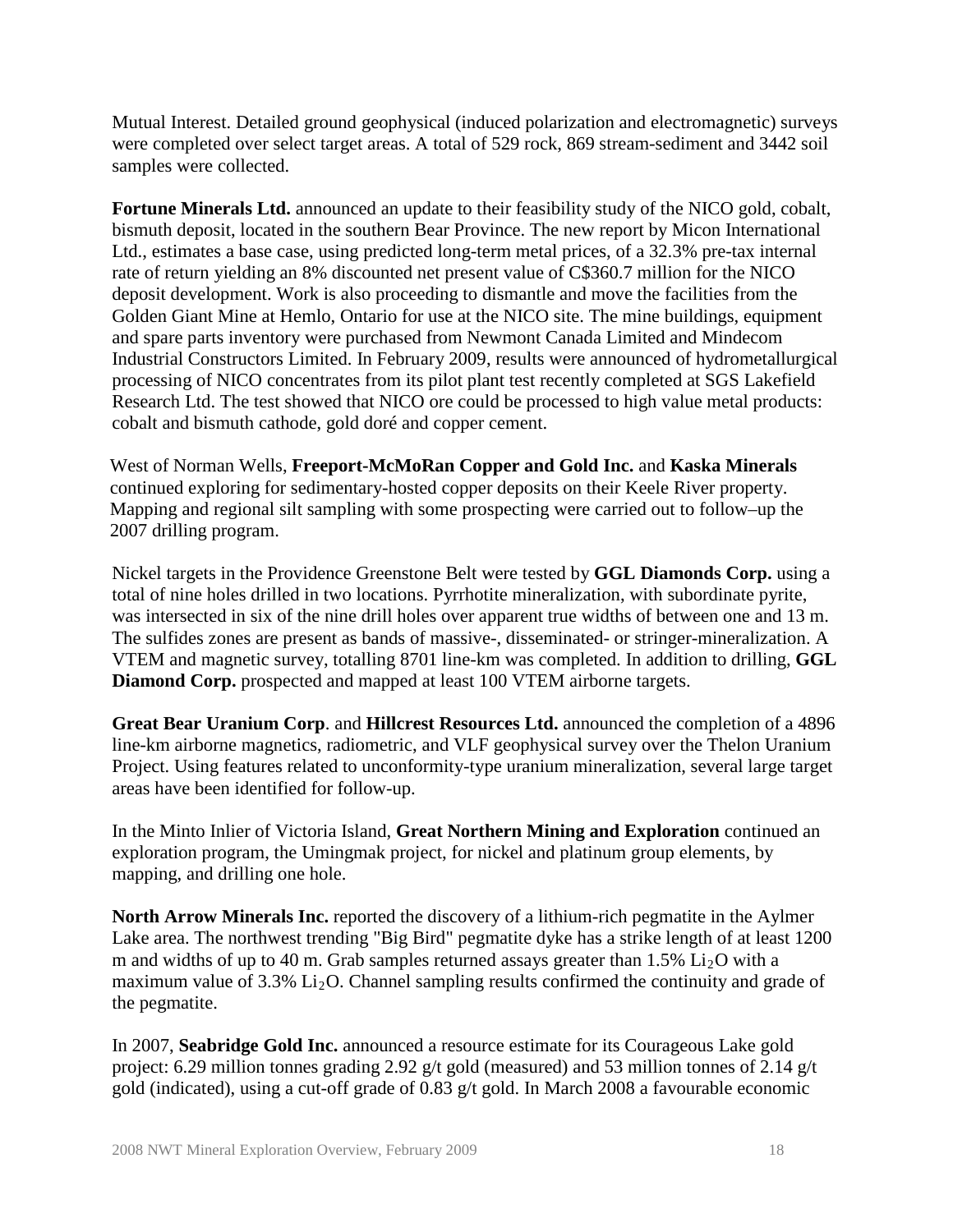assessment of the FAT deposit was released. A base case scenario using a 25,000 tonne per day operation gave a projected 11.6 year mine life with average annual production of 500,500 ounces of gold at an average cash operating cost of US\$435 per ounce recovered.

At Thye Lake on their Nickel King property, **Strongbow Exploration Inc.** carried out an extensive exploration drilling program for nickel and copper. A total of 44 drill holes (9200 m) were completed including 31 drill holes within the Main Zone, three drill holes in the Koona target, and two drill holes in the South Ring target, resulting in the expansion of known nickel mineralization at these sites. The remaining eight drill holes tested seven additional targets.

Drilling has resulted in the extension of the Main Zone by an additional 400 m, bringing the total strike length to over 2600 m. Continued confirmation of the along strike continuity of higher grade mineralization in the Lower Sill is demonstrated by holes NK08-39 (12.50 m grading 1.07% Ni, 0.26% Cu and 0.041% Co) and NK08-60 (9.00 m grading 1.16% Ni, 0.24% Cu and 0.051% Co); Drill hole NK08-54 has returned 9.3 m grading 0.62% Ni including 2.4 m grading 1.02% Ni, 0.23% Cu and 0.045% Co at a depth of 69.55 m. A surface exploration program of bedrock mapping and geological surveys was also conducted. An NI 43-101 compliant mineral resource estimate for the main Zone is being prepared.

**Strongbow Exploration Inc.** also explored their Snowbird Nickel project area, which straddles the NWT/Saskatchewan border. A 1390 line-km VTEM survey was completed along with 46 lake sediment samples. Follow up work including a new nickel discovery has proceeded largely on the Saskatchewan portion of the property.

Work continued at the Pine Pint lead-zinc project, east of Hay River, owned by **Tamerlane Ventures Inc.** In September 2008, an updated feasibility study, a new estimate of reserves and resources, and a mine plan for five additional deposits in close proximity to the R190 deposit, was released. The calculation estimates Proven & Probable Reserves of 7.8 million tonnes grading 6.16% Zn and 3.01% Pb; Measured & Indicated Resources of 8.0 million tonnes grading 2.26% Zn and 1.13% Pb; and Inferred Resources of 4.1 million tonnes grading 2.36% Zn and 0.82% Pb. (Cut-off grades were 2.0 to 3.5% Zn for reserves and 1.0% Zn for resources). In addition, permitting was obtained to begin mine construction activities. Tamerlane also drilled 35 holes, totalling 5371 m, to test an additional 16 nearby previously-known deposits.

Eighty kilometres north of Yellowknife, **Tyhee Development Corp.** reported Measured and Indicated resources for their Ormsby, Nicholas Lake and Bruce Lake zones of 14.425 Mt of 3.43 g/t gold (using cut-off grades of 1.1 g/t gold for Nicholas Lake and 1.25 g/t gold for other zones). The new resource incorporates approximately 25,000 m of additional drilling. A Project Description Report has been submitted to the Mackenzie Valley Land and Water Board outlining a combined open pit and underground operation at 3000 tonne per day planned to recover an average of 163,500 troy ounces of gold per annum for the first 7 years at an average operating cost of \$384 per ounce of gold. Environmental and engineering studies continued at the Ormsby deposit. During 2008, 16 holes, totalling 5500 m were drilled on the Ormsby and Bruce Lake zones, and three holes, totalling 1300 m, were drilled at Nicholas Lake.

Drilling was also conducted on other properties to explore for gold. Within the Yellowknife greenstone belt, north of Dwyer Lake, **Tyhee Development Corp.** drilled a 500 m wide zone of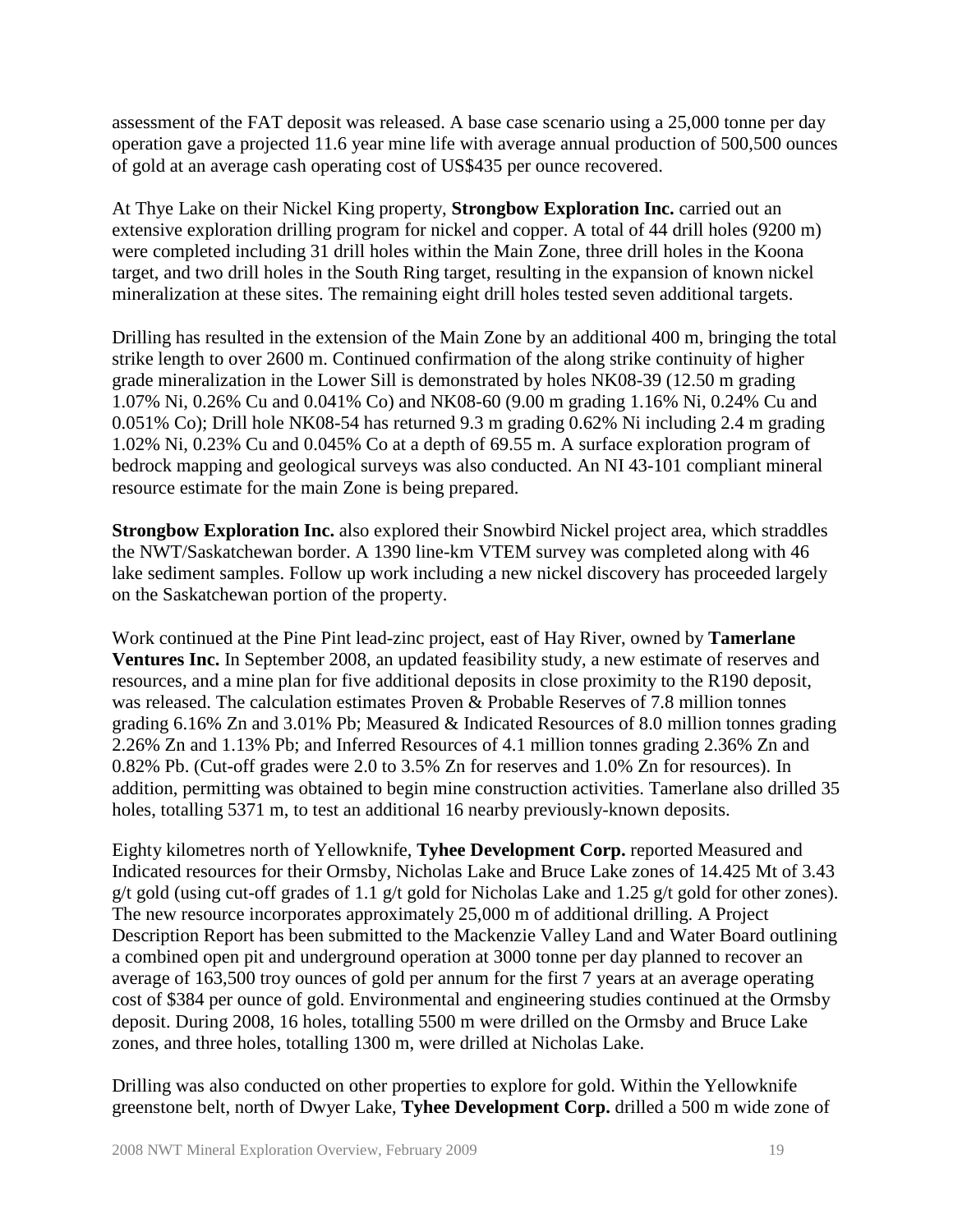anastomosing shears ("BigSky" zone). Thirty five drill holes were completed by July with results that include 2.9 m of 5.57 g/t gold in drill hole B025. This has extended the mineralized segment of the WK shear to a strike-length of 370 m. Exploration work also included geological mapping and prospecting.

**Tyhee Development Corp.** also purchased a 100% interest in 5 mining leases (Oro Lake property) covering 338 acres adjacent to its Big Sky property. The Oro Lake property hosts a gold-bearing shear zone transecting Kam Group volcanic rocks.

At their Clan Lake property, 40 km north of Yellowknife, **Tyhee Development Corp.** drilled approximately 43 holes totalling over 10,000 m, on the Main Zone. Notable intercepts were 134.9 m grading 0.81g/t gold, including 3.0 m grading 17.56 g/t gold (hole CL116); and 102.4 m grading 0.54 g/t including 3.8 m grading 8.38 g/t gold (hole CL115). The Main Zone has now been diamond drilled over a 400 m strike length and in places to a depth of 300 m. An Indicted Resource for the Main Zone of 2.5 million tonnes grading 3.12 g/t gold, using a 1.25 g/t gold cutoff grade, was released in January 2009.

Twelve kilometres south of the Ormsby zone, on Tyhee's Goodwin Lake project, the silicified diorite of the VAD zone was mapped and channel sampled, and approximately 24 holes totalling over 4000 m were drilled. Notable intersections were 32.7 m grading 1.27 g/t (hole GL005); and 25.0 m grading 1.78 g/t (hole GL017). An Inferred Resource for the VAD Zone of 0.97 million tonnes grading 2.91 g/t gold, using a 1.25 g/t gold cut-off grade, was released in January 2009.

In the Proterozoic Hornby Bay Basin, **Uranium North Resources Corp.** prospected and collected samples for lithogeochemistry on the Hepburn Project area, while exploring for uranium.

In the Thelon Basin area, **Uravan Minerals Inc.** and **Cameco** collected surface soil and vegetation samples over about  $600 \text{ km}^2$  of the Northern Boomerang project area. Approximately 852 soil and 2433 vegetation samples were collected on grids with 500 x 500 m spacing. All grids were designed to cover substantial surface corridors over the G-, F-, H4 & 5 series- and Edge-conductive trends plus over the T-grid, an anomalous area identified in 2007.

On the Morris Lake gold property, just south of the former Discovery gold mine, **Viking Gold Exploration Inc.** drilled twelve drill holes (2689 m). Ten of the 12 holes intersected the mineralized Viking Zone, extending it to a vertical depth of 210 metres. Gold concentrations greater than 0.5 g/t across intersections of at least 0.5 m were found in six of the holes. Drilling since 2005 has extended the length of the Viking Gold Zone from 440 m to 1350 m and the width of its alteration envelope from 60 m at its north end, to 220 m at its southern end.